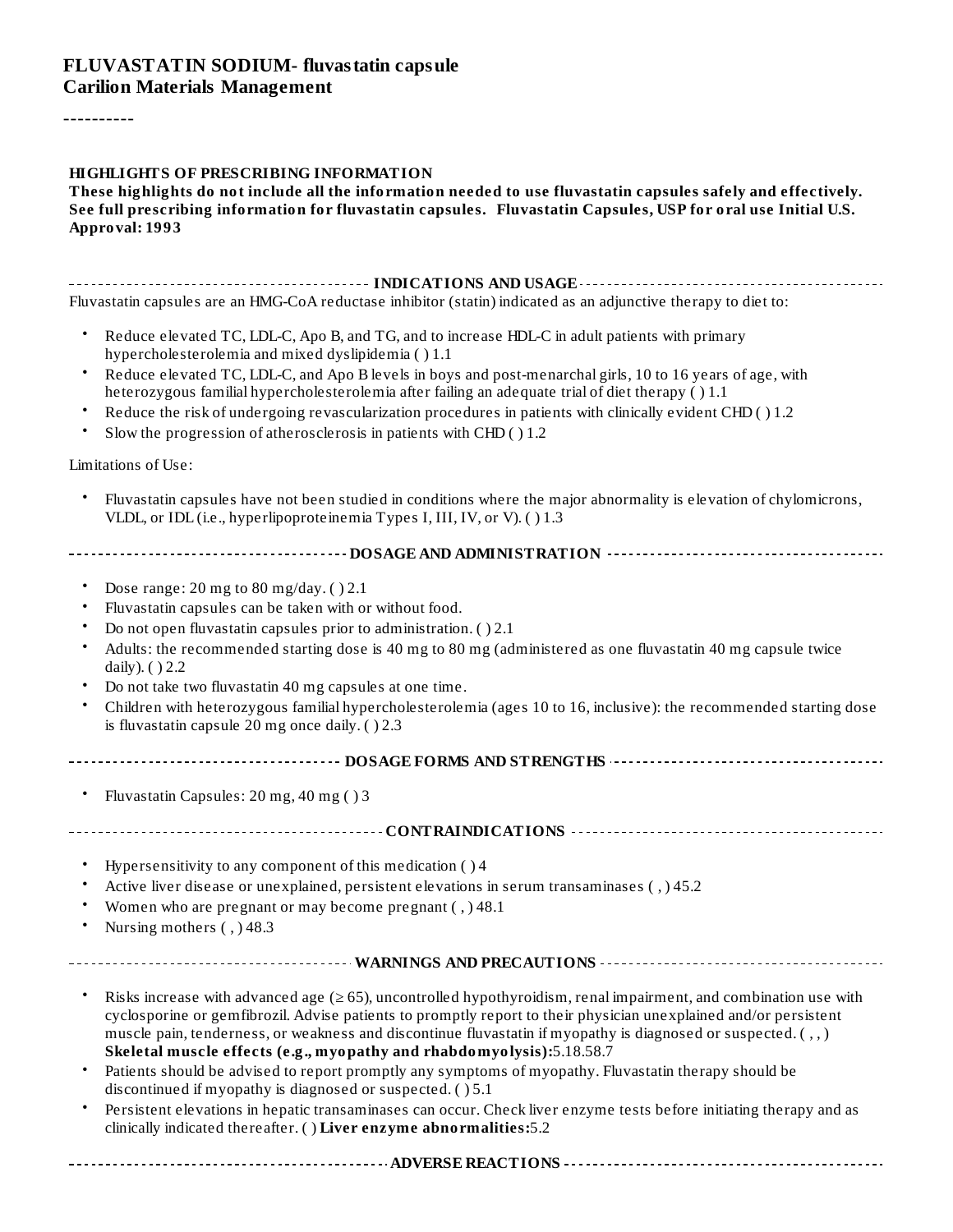Most frequent adverse reactions (rate ≥ 2% and > placebo) are: headache, dyspepsia, myalgia, abdominal pain and nausea ( ) 6.1

**To report SUSPECTED ADVERSE REACTIONS, contact Mylan Pharmaceuticals Inc. at 1-877-446-3679 (1- 877-4-INFO-RX) or FDA at 1-800-FDA-1088 or www.fda.gov/medwatch.**

- **DRUG INTERACTIONS**
- Combination increases fluvastatin exposure. Limit fluvastatin capsules dose to 20 mg. ( , ) **Cyclosporine:**2.47.1
- Combination increases fluvastatin exposure. Limit fluvastatin capsules dose to 20 mg. ( , ) **Fluconazole:**2.57.2
- Use with fibrates or lipid-modifying doses ( $\geq 1$  g/day) of niacin increases the risk of adverse skeletal muscle effects. Caution should be used when prescribing with fluvastatin. ( , , ) **Concomitant Lipid-Lowering Therapies:**5.17.37.4
- Monitor blood glucose levels when fluvastatin dose is changed. ( ) **Glyburide:**7
- Monitor plasma phenytoin levels when fluvastatin treatment is initiated or when the dosage is changed. ( ) **Phenytoin:**7
- Monitor prothrombin times when fluvastatin coadministration is initiated, discontinued, or the dosage changed. ( ) **Warfarin and Coumarin Derivatives:**7

#### **See 17 for PATIENT COUNSELING INFORMATION.**

**Revised: 7/2014**

#### **FULL PRESCRIBING INFORMATION: CONTENTS\* 1 INDICATIONS AND USAGE**

- 1.1 Hypercholesterolemia (Heterozygous Familial and Nonfamilial) and Mixed Dyslipidemia
- 1.2 Secondary Prevention of Cardiovascular Disease
- 1.3 Limitations of Use

### **2 DOSAGE AND ADMINISTRATION**

2.1 General Dosing Information

2.2 Adult Patients with Hypercholesterolemia (Heterozygous Familial and Nonfamilial) and Mixed Dyslipidemia

2.3 Pediatric Patients (10 to 16 Years of Age) with Heterozygous Familial Hypercholesterolemia

2.4 Use with Cyclosporine

2.5 Use with Fluconazole

### **3 DOSAGE FORMS AND STRENGTHS**

### **4 CONTRAINDICATIONS**

- 4.1 Hypersensitivity to Any Component of This Medication
- 4.2 Active Liver Disease
- 4.3 Pregnancy
- 4.4 Nursing Mothers

### **5 WARNINGS AND PRECAUTIONS**

- 5.1 Skeletal Muscle
- 5.2 Liver Enzymes
- 5.3 Endocrine Effects
- 5.4 CNS Toxicity

### **6 ADVERSE REACTIONS**

- 6.1 Clinical Studies Experience in Adult Patients
- 6.2 Clinical Studies Experience in Pediatric Patients
- 6.3 Post-Marketing Experience

### **7 DRUG INTERACTIONS**

- 7.1 Cyclosporine
- 7.2 Fluconazole
- 7.3 Gemfibrozil
- 7.4 Other Fibrates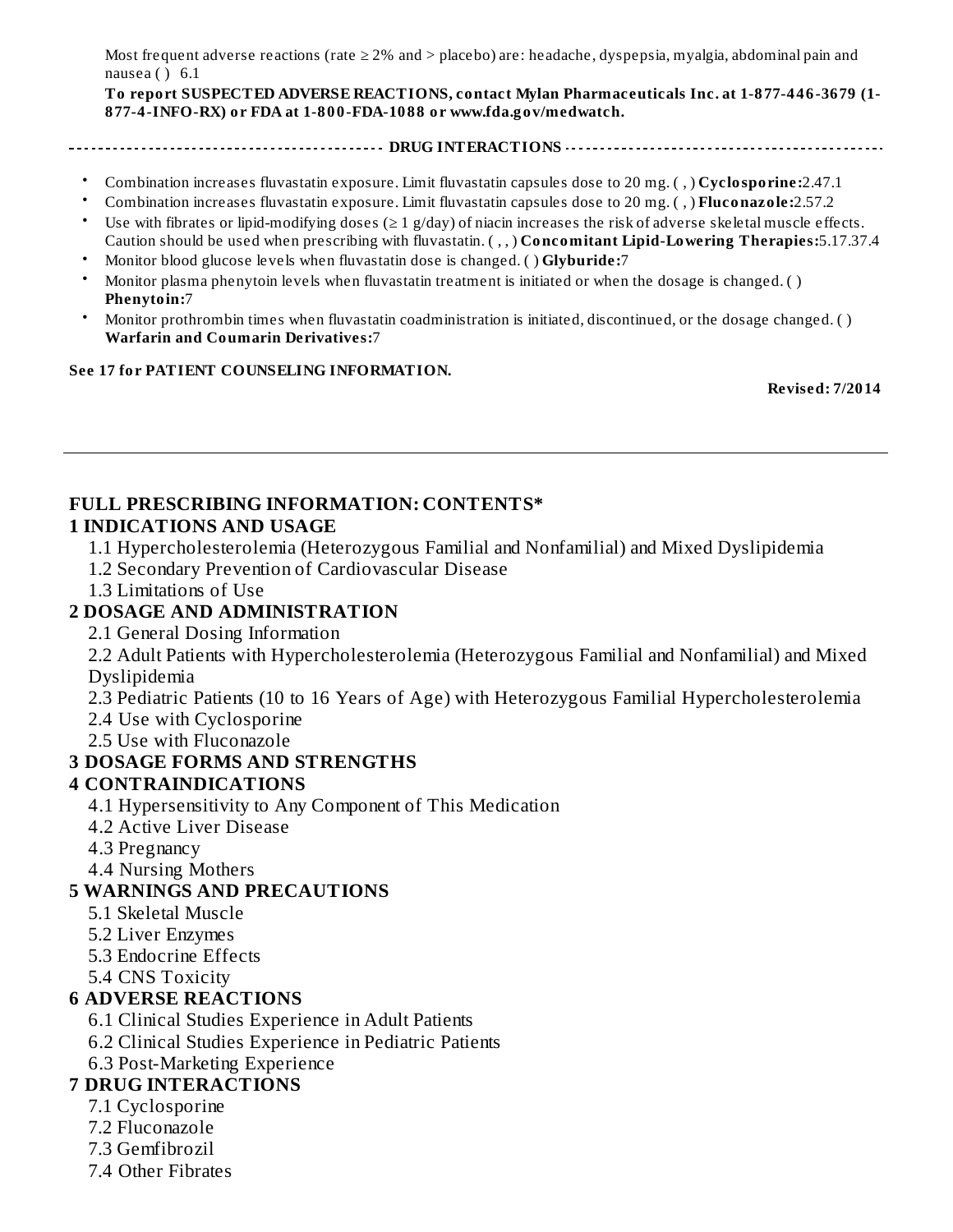- 7.5 Niacin
- 7.6 Glyburide
- 7.7 Phenytoin
- 7.8 Warfarin
- 7.9 Colchicine

## **8 USE IN SPECIFIC POPULATIONS**

- 8.1 Pregnancy
- 8.3 Nursing Mothers
- 8.4 Pediatric Use
- 8.5 Geriatric Use
- 8.6 Hepatic Impairment
- 8.7 Renal Impairment
- **10 OVERDOSAGE**
- **11 DESCRIPTION**

# **12 CLINICAL PHARMACOLOGY**

- 12.1 Mechanism of Action
- 12.3 Pharmacokinetics

# **13 NONCLINICAL TOXICOLOGY**

13.1 Carcinogenesis, Mutagenesis, Impairment of Fertility

# **14 CLINICAL STUDIES**

- 14.1 Hypercholesterolemia (Heterozygous Familial and Nonfamilial) and Mixed Dyslipidemia
- 14.2 Heterozygous Familial Hypercholesterolemia in Pediatric Patients
- 14.3 Secondary Prevention of Cardiovascular Disease

## **15 REFERENCES**

# **16 HOW SUPPLIED/STORAGE AND HANDLING**

# **17 PATIENT COUNSELING INFORMATION**

- 17.1 Muscle Pain
- 17.2 Liver Enzymes
- 17.3 Pregnancy
- 17.4 Breast-Feeding
- \* Sections or subsections omitted from the full prescribing information are not listed.

# **FULL PRESCRIBING INFORMATION**

# **1 INDICATIONS AND USAGE**

Therapy with lipid-altering agents should be only one component of multiple risk factor intervention in individuals at significantly increased risk for atherosclerotic vascular disease due to hypercholesterolemia. Drug therapy is indicated as an adjunct to diet when the response to a diet restricted in saturated fat and cholesterol and other non-pharmacologic measures alone has been inadequate.

# **1.1 Hypercholesterolemia (Heterozygous Familial and Nonfamilial) and Mixed Dyslipidemia**

Fluvastatin capsules are indicated:

• as an adjunct to diet to reduce elevated total cholesterol (Total-C), low density lipoprotein cholesterol (LDL-C), triglyceride (TG) and apolipoprotein B (Apo B) levels, and to increase high-density lipoprotein cholesterol (HDL-C) in patients with primary hypercholesterolemia and mixed dyslipidemia (Fredrickson Type IIa and IIb).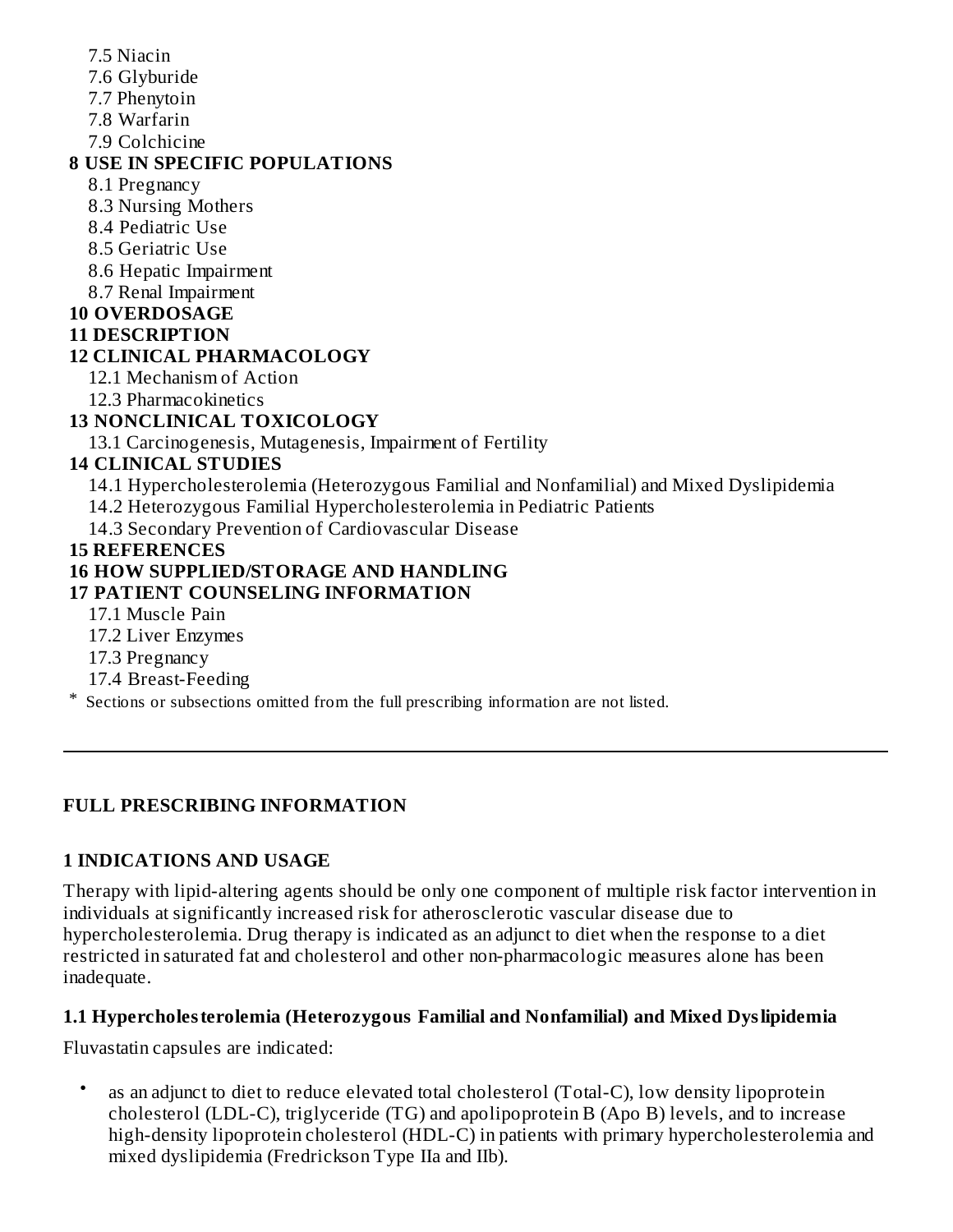- as an adjunct to diet to reduce Total-C, LDL-C, and Apo B levels in adolescent boys and adolescent girls who are at least one year post-menarche, 10 to 16 years of age, with heterozygous familial hypercholesterolemia and the following findings are present:
	- LDL-C remains  $\geq$  190 mg/dL or
	- LDL-C remains  $\geq 160$  mg/dL and:
		- there is a positive family history of premature cardiovascular disease or
		- two or more other cardiovascular disease risk factors are present

The NCEP classification of cholesterol levels in pediatric patients with a familial history of hypercholesterolemia or premature CVD is summarized below.

| Category          | Total-C $(mg/dL)$ | $LDL-C$ (mg/dL) |
|-------------------|-------------------|-----------------|
| Acceptable        | < 170             | < 110           |
| <b>Borderline</b> | 170 to 199        | 110 to 129      |
| High              | $\geq 200$        | $\geq 130$      |

Children treated with fluvastatin in adolescence should be reevaluated in adulthood and appropriate changes made to their cholesterol-lowering regimen to achieve adult treatment goals.

# **1.2 Secondary Prevention of Cardiovas cular Dis eas e**

In patients with clinically evident CHD, fluvastatin capsules are indicated to:

- reduce the risk of undergoing coronary revascularization procedures
- slow the progression of coronary atherosclerosis

# **1.3 Limitations of Us e**

Fluvastatin capsules have not been studied in conditions where the major abnormality is elevation of chylomicrons, VLDL, or IDL (i.e., hyperlipoproteinemia Types I, III, IV, or V).

# **2 DOSAGE AND ADMINISTRATION**

# **2.1 General Dosing Information**

Dose range: 20 mg to 80 mg/day.

Fluvastatin capsules can be administered orally as a single dose, with or without food.

Do not open fluvastatin capsules prior to administration.

Do not take two fluvastatin 40 mg capsules at one time.

Since the maximal effect of a given dose is seen within 4 weeks, periodic lipid determinations should be performed at this time and dosage adjusted according to the patient's response to therapy and established treatment guidelines.

For patients requiring LDL-C reduction to a goal of  $\geq$  25%, the recommended starting dose is 40 mg as one capsule in the evening, or 80 mg in divided doses of the 40 mg capsule given twice daily. For patients requiring LDL-C reduction to a goal of < 25% a starting dose of 20 mg may be used.

### **2.2 Adult Patients with Hypercholesterolemia (Heterozygous Familial and Nonfamilial) and Mixed Dyslipidemia**

Adult patients can be started on fluvastatin capsules. The recommended starting dose for fluvastatin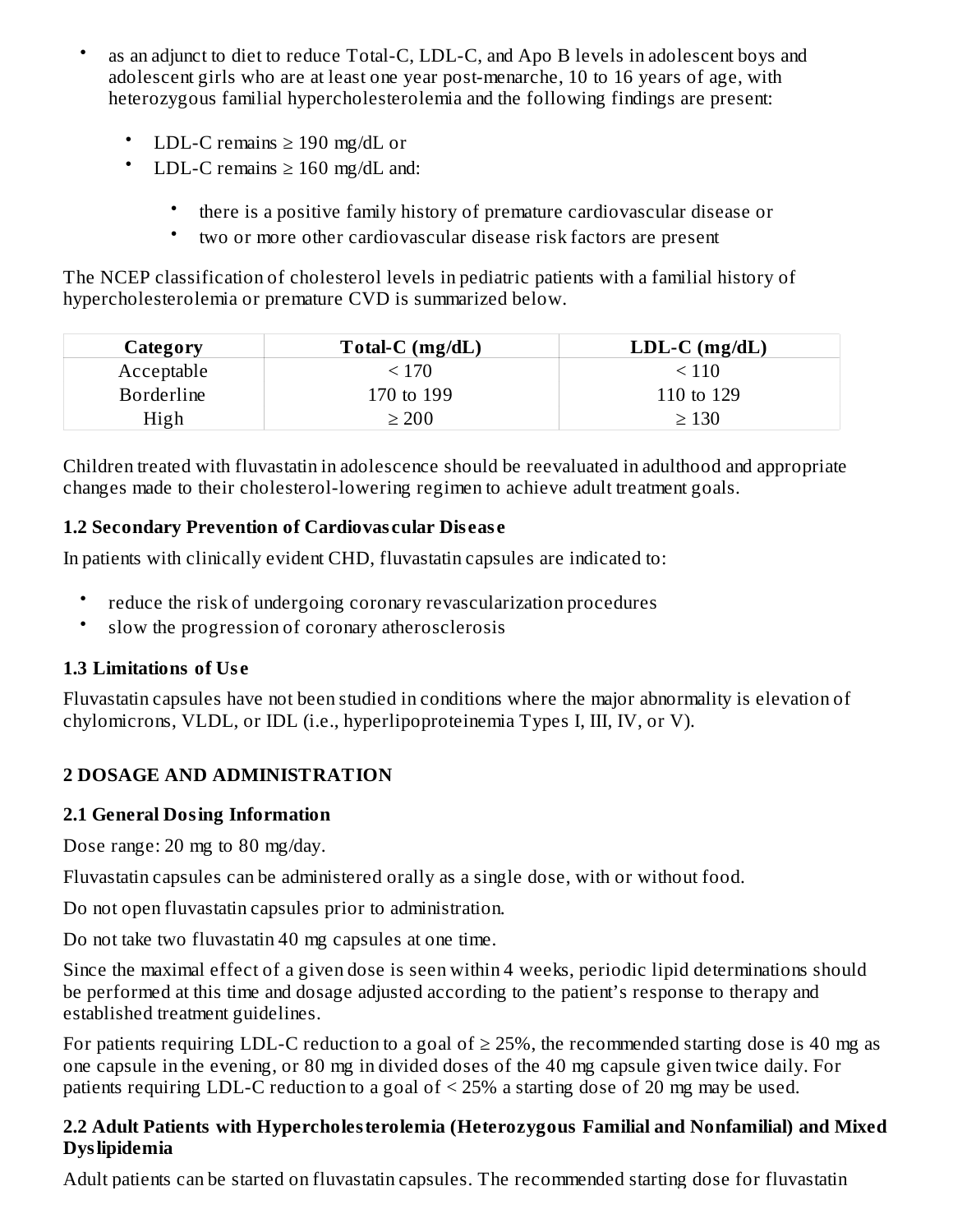Adult patients can be started on fluvastatin capsules. The recommended starting dose for fluvastatin capsules is one 40 mg capsule in the evening, or one fluvastatin 40 mg capsule twice daily. Do not take two fluvastatin 40 mg capsules at one time.

# **2.3 Pediatric Patients (10 to 16 Years of Age) with Heterozygous Familial Hypercholesterolemia**

The recommended starting dose is one 20 mg fluvastatin capsule. Dose adjustments, up to a maximum daily dose administered as fluvastatin capsules 40 mg twice daily should be made at 6 week intervals. Doses should be individualized according to the goal of therapy. *[See NCEP Pediatric Panel Guidelines and .] Clinical Studies (14)* 1

National Cholesterol Education Program (NCEP): Highlights of the Report of the Expert Panel on Blood Cholesterol Levels in Children and Adolescents. 89(3):495-501. 1992. *Pediatrics.* 1

### **2.4 Us e with Cyclosporine**

Do not exceed a dose of 20 mg BID fluvastatin capsules in patients taking cyclosporine . *[see ] Drug Interactions (7.1)*

## **2.5 Us e with Fluconazole**

Do not exceed a dose of 20 mg BID fluvastatin capsules in patients taking fluconazole . *[see ] Drug Interactions (7.2)*

# **3 DOSAGE FORMS AND STRENGTHS**

- Fluvastatin 20 mg capsules are hard-shell gelatin capsules with a pink opaque cap and an ivory opaque body filled with a light yellow powder, axially printed with over in black ink on both the cap and the body. **MYLAN8020**
- Fluvastatin 40 mg capsules are hard-shell gelatin capsules with a pink opaque cap and an orange opaque body filled with a light yellow powder, axially printed with over in black ink on both the cap and the body. **MYLAN8021**

# **4 CONTRAINDICATIONS**

# **4.1 Hypers ensitivity to Any Component of This Medication**

Fluvastatin capsules are contraindicated in patients with hypersensitivity to any component of this medication.

# **4.2 Active Liver Dis eas e**

Fluvastatin capsules are contraindicated in patients with active liver disease or unexplained, persistent elevations in serum transaminases. *[See .] Warnings and Precautions (5.2)*

# **4.3 Pregnancy**

Fluvastatin capsules are contraindicated in women who are pregnant or may become pregnant. Serum cholesterol and triglycerides increase during normal pregnancy, and cholesterol or cholesterol derivatives are essential for fetal development. Fluvastatin may cause fetal harm when administered to pregnant women. Atherosclerosis is a chronic process and the discontinuation of lipid-lowering drugs during pregnancy should have little impact on the outcome of long-term therapy of primary hypercholesterolemia.

Fluvastatin capsules should be administered to women of childbearing age only when such patients are highly unlikely to conceive and have been informed of the potential hazards. If the patient becomes pregnant while taking this drug, fluvastatin capsules should be discontinued and the patient should be apprised of the potential hazard to the fetus. *[See .] Use in Specific Populations (8.1)*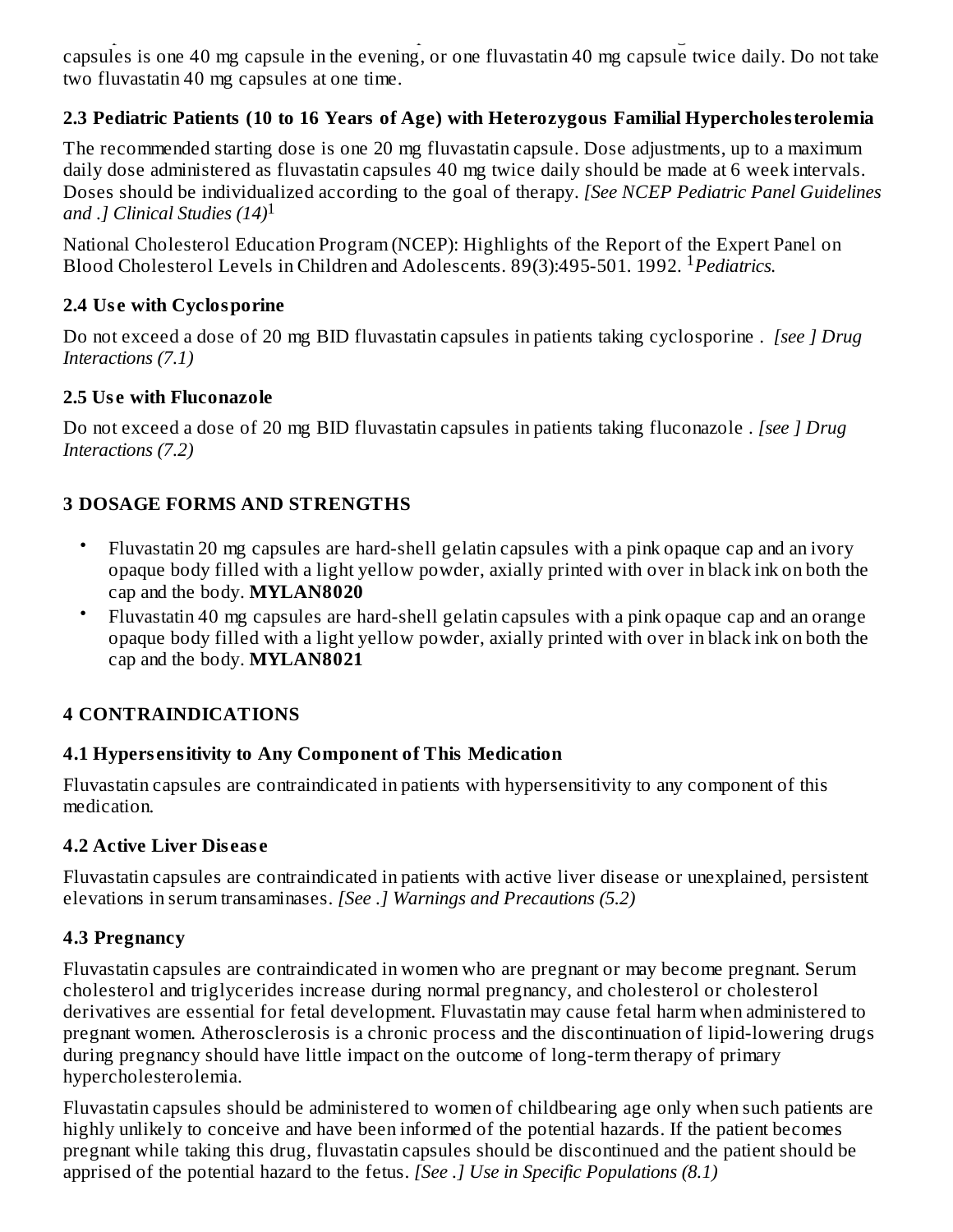## **4.4 Nursing Mothers**

Fluvastatin is secreted into the breast milk of animals and because HMG-CoA reductase inhibitors have the potential to cause serious adverse reactions in nursing infants, women who require treatment with fluvastatin capsules should be advised not to breast-feed their infants. *[See .] Use in Specific Populations (8.3)*

# **5 WARNINGS AND PRECAUTIONS**

# **5.1 Skeletal Mus cle**

### **Rhabdomyolysis with acute renal failure s econdary to myoglobinuria have been reported with fluvastatin and other drugs in this class.**

Fluvastatin capsules should be prescribed with caution in patients with predisposing factors for myopathy. These factors include advanced age (> 65 years), renal impairment, and inadequately treated hypothyroidism.

The risk of myopathy and/or rhabdomyolysis with statins is increased with concurrent therapy with cyclosporine, erythromycin, fibrates or niacin. Myopathy was not observed in a clinical trial in 74 patients involving patients who were treated with fluvastatin together with niacin. Isolated cases of myopathy have been reported during post-marketing experience with concomitant administration of fluvastatin and colchicine. No information is available on the pharmacokinetic interaction between fluvastatin and colchicine.

Uncomplicated myalgia has also been reported in fluvastatin-treated patients . In clinical trials, uncomplicated myalgia has been observed infrequently in patients treated with fluvastatin at rates indistinguishable from placebo. Myopathy, defined as muscle aching or muscle weakness in conjunction with increases in CPK values to greater than 10 times the upper limit of normal, was  $\leq 0.1\%$  in fluvastatin clinical trials. Myopathy should be considered in any patient with diffuse myalgias, muscle tenderness or weakness, and/or marked elevation of CPK. *[see ] Adverse Reactions (6)*

There have been rare reports of immune-mediated necrotizing myopathy (IMNM), an autoimmune myopathy, associated with statin use. IMNM is characterized by: proximal muscle weakness and elevated serum creatine kinase, which persist despite discontinuation of statin treatment; muscle biopsy showing necrotizing myopathy without significant inflammation; improvement with immunosuppressive agents.

All patients should be advised to promptly report to their physician unexplained muscle pain, tenderness, or weakness, particularly if accompanied by malaise or fever or if muscle signs and symptoms persist after discontinuing fluvastatin.

Fluvastatin therapy should be discontinued if markedly elevated CPK levels occur or myopathy is diagnosed or suspected. Fluvastatin therapy should also be temporarily withheld in any patient experiencing an acute or serious condition predisposing to the development of renal failure secondary to rhabdomyolysis, e.g., sepsis; hypotension; major surgery; trauma; severe metabolic, endocrine, or electrolyte disorders; or uncontrolled epilepsy.

# **5.2 Liver Enzymes**

Increases in serum transaminases (aspartate aminotransferase [AST]/serum glutamic-oxaloacetic transaminase, or alanine aminotransferase [ALT]/serum glutamic-pyruvic transaminase) have been reported with HMG-CoA reductase inhibitors, including fluvastatin. In most cases, the elevations were transient and resolved or improved on continued therapy or after a brief interruption in therapy.

Approximately 1.1% of patients treated with fluvastatin capsules in worldwide trials developed dose related, persistent elevations of serum transaminase levels to more than 3 times the upper limit of normal. Fourteen of these patients (0.6%) were discontinued from therapy. In all clinical trials, a total of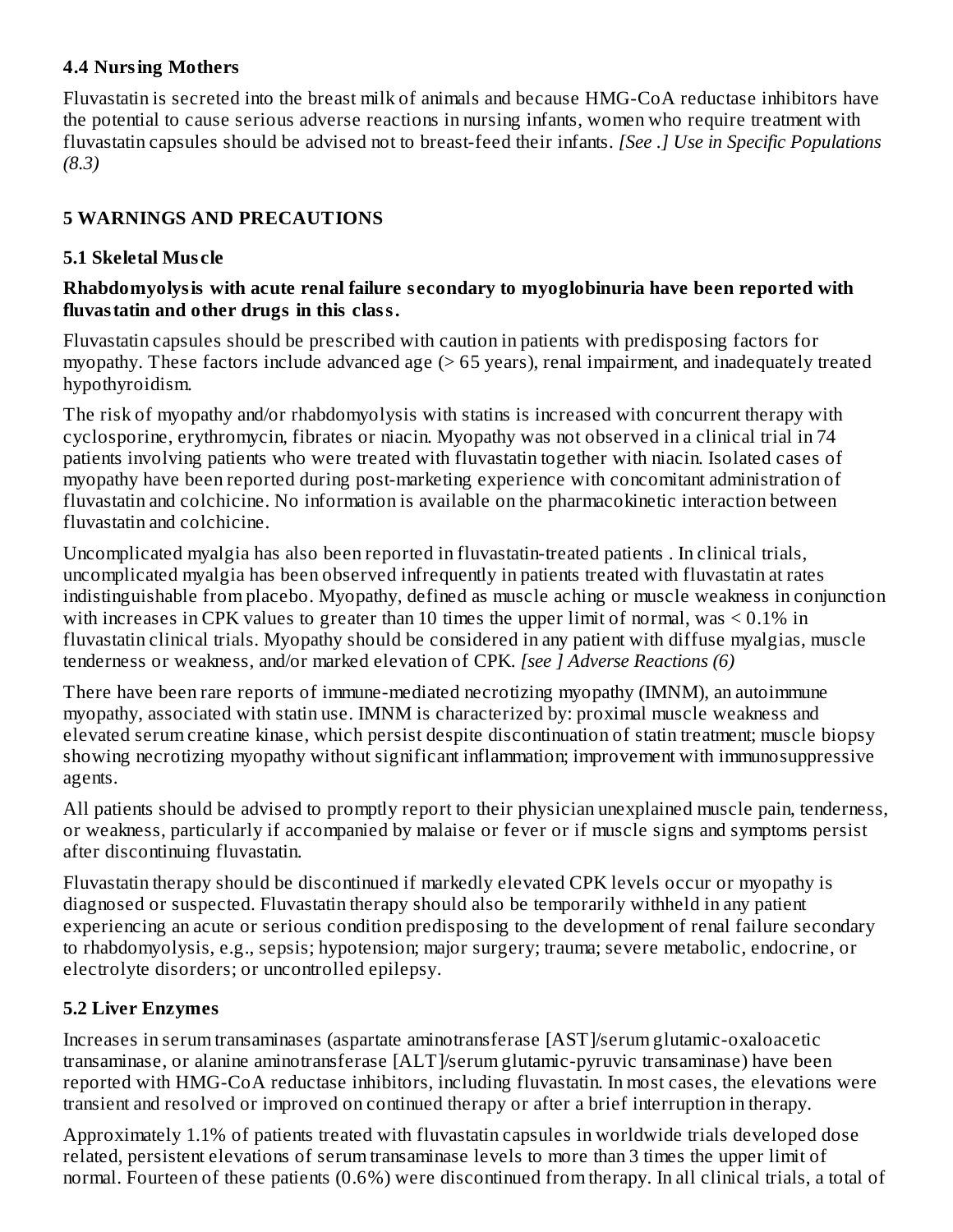33/2,969 patients (1.1%) had persistent transaminase elevations with an average fluvastatin exposure of approximately 71.2 weeks; 19 of these patients (0.6%) were discontinued. The majority of patients with these abnormal biochemical findings were asymptomatic.

In a pooled analysis of all placebo-controlled studies in which fluvastatin capsules were used, persistent transaminase elevations (> 3 times the upper limit of normal [ULN] on two consecutive weekly measurements) occurred in 0.2%, 1.5%, and 2.7% of patients treated with daily doses of 20 mg, 40 mg, and 80 mg (titrated to 40 mg twice daily) fluvastatin capsules, respectively. Ninety-one percent of the cases of persistent liver function test abnormalities (20 of 22 patients) occurred within 12 weeks of therapy and in all patients with persistent liver function test abnormalities there was an abnormal liver function test present at baseline or by Week 8.

In the pooled analysis of the 24-week controlled trials, persistent transaminase elevation occurred in 1.8% and 4.9% of patients treated with fluvastatin capsules 40 mg and fluvastatin capsules 40 mg twice daily, respectively.

It is recommended that liver enzyme tests be performed prior to the initiation of fluvastatin, and if signs or symptoms of liver injury occur.

There have been rare post-marketing reports of fatal and non-fatal hepatic failure in patients taking statins, including fluvastatin. If serious liver injury with clinical symptoms and/or hyperbilirubinemia or jaundice occurs during treatment with fluvastatin, promptly interrupt therapy. If an alternate etiology is not found do not restart fluvastatin.

In very rare cases, possibly drug-related hepatitis was observed that resolved upon discontinuation of treatment. Active liver disease or unexplained serum transaminase elevations are contraindications to the use of fluvastatin capsules. Caution should be exercised when fluvastatin is administered to patients with a history of liver disease or heavy alcohol ingestion . Such patients should be closely monitored. *[See and .] Contraindications (4)Warnings and Precautions (5.2)[see ] Clinical Pharmacology (12.3)* 1

# **5.3 Endocrine Effects**

Increases in HbA1c and fasting serum glucose levels have been reported with HMG-CoA reductase inhibitors, including fluvastatin.

Statins interfere with cholesterol synthesis and lower circulating cholesterol levels and, as such, might theoretically blunt adrenal or gonadal steroid hormone production.

Fluvastatin exhibited no effect upon non-stimulated cortisol levels and demonstrated no effect upon thyroid metabolism as assessed by measurement of thyroid stimulating hormone (TSH). Small declines in total serum testosterone have been noted in treated groups, but no commensurate elevation in LH occurred, suggesting that the observation was not due to a direct effect upon testosterone production. No effect upon FSH in males was noted. Due to the limited number of premenopausal females studied to date, no conclusions regarding the effect of fluvastatin upon female sex hormones may be made.

Two clinical studies in patients receiving fluvastatin at doses up to 80 mg daily for periods of 24 to 28 weeks demonstrated no effect of treatment upon the adrenal response to ACTH stimulation. A clinical study evaluated the effect of fluvastatin at doses up to 80 mg daily for 28 weeks upon the gonadal response to HCG stimulation. Although the mean total testosterone response was significantly reduced  $(p < 0.05)$  relative to baseline in the 80 mg group, it was not significant in comparison to the changes noted in groups receiving either 40 mg of fluvastatin or placebo.

Patients treated with fluvastatin who develop clinical evidence of endocrine dysfunction should be evaluated appropriately. Caution should be exercised if a statin or other agent used to lower cholesterol levels is administered to patients receiving other drugs (e.g., ketoconazole, spironolactone, cimetidine) that may decrease the levels of endogenous steroid hormones.

# **5.4 CNS Toxicity**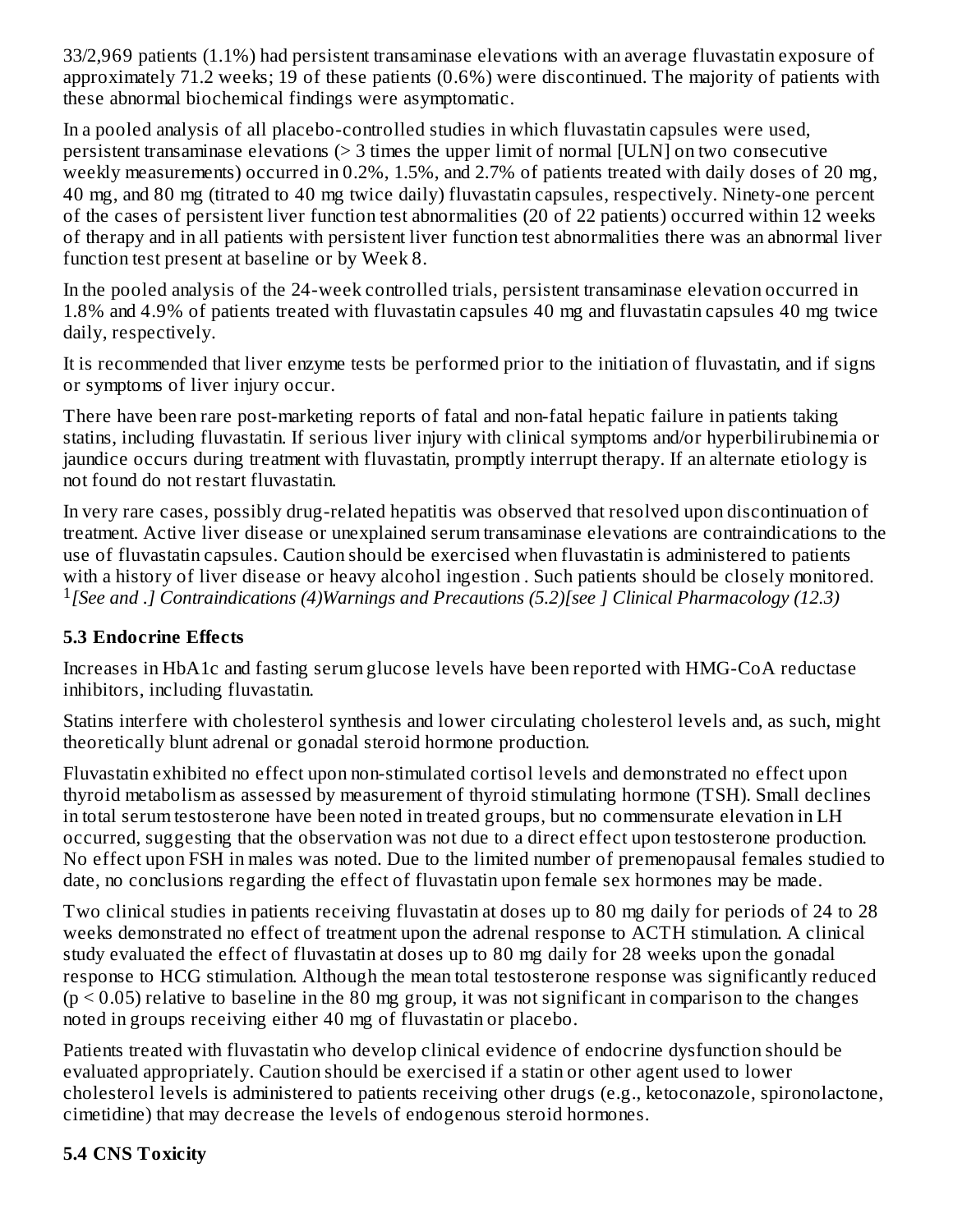CNS effects, as evidenced by decreased activity, ataxia, loss of righting reflex, and ptosis were seen in the following animal studies: the 18-month mouse carcinogenicity study at 50 mg/kg/day, the 6-month dog study at 36 mg/kg/day, the 6-month hamster study at 40 mg/kg/day, and in acute, high dose studies in rats and hamsters (50 mg/kg), rabbits (300 mg/kg) and mice (1500 mg/kg). CNS toxicity in the acute high dose studies was characterized (in mice) by conspicuous vacuolation in the ventral white columns of the spinal cord at a dose of 5000 mg/kg and (in rats) by edema with separation of myelinated fibers of the ventral spinal tracts and sciatic nerve at a dose of 1500 mg/kg. CNS toxicity, characterized by periaxonal vacuolation, was observed in the medulla of dogs that died after treatment for 5 weeks with 48 mg/kg/day; this finding was not observed in the remaining dogs when the dose level was lowered to 36 mg/kg/day. CNS vascular lesions, characterized by perivascular hemorrhages, edema, and mononuclear cell infiltration of perivascular spaces, have been observed in dogs treated with other members of this drug class. No CNS lesions have been observed after chronic treatment for up to 2 years with fluvastatin in the mouse (at doses up to 350 mg/kg/day), rat (up to 24 mg/kg/day), or dog (up to  $16 \text{ mg/kg/day}$ ).

Prominent bilateral posterior Y suture lines in the ocular lens were seen in dogs after treatment with 1, 8, and 16 mg/kg/day for 2 years.

## **6 ADVERSE REACTIONS**

The following serious adverse reactions are discussed in greater detail in other sections of the label:

- Rhabdomyolysis with myoglobinuria and acute renal failure and myopathy (including myositis) *[see ]. Warnings and Precautions (5.1)*
- Liver Enzyme Abnormalities *[see ]. Warning and Precautions (5.2)*

### **6.1 Clinical Studies Experience in Adult Patients**

Because clinical studies on fluvastatin are conducted in varying study populations and study designs, the frequency of adverse reactions observed in the clinical studies of fluvastatin cannot be directly compared with that in the clinical studies of other statins and may not reflect the frequency of adverse reactions observed in clinical practice.

In the fluvastatin capsules placebo-controlled clinical trials database of 2,326 patients treated with fluvastatin capsules (age range 18 to 75 years, 44% women, 94% Caucasians, 4% Blacks, 2% other ethnicities) with a median treatment duration of 24 weeks, 3.4% of patients on fluvastatin and 2.3% patients on placebo discontinued due to adverse reactions regardless of causality. The most common adverse reactions that led to treatment discontinuation and occurred at an incidence greater than placebo were: transaminase increased (0.8%), upper abdominal pain (0.3%), dyspepsia (0.3%), fatigue (0.2%) and diarrhea (0.2%).

Clinically relevant adverse experiences occurring in the fluvastatin capsules controlled studies with a frequency  $\geq 2\%$ , regardless of causality, included the following:

| Table 1: Clinical Adverse Events Reported in $\geq 2\%$ in Patients Treated with Fluvastatin Capsules |
|-------------------------------------------------------------------------------------------------------|
| and at an Incidence Greater than Placebo in Placebo-Controlled Trials Regardless of Causality         |
| (% of Patients) Pooled Dosages                                                                        |

|                    |             | <b>Fluvastatin Capsules*</b><br>$N = 2,326$<br>(9/6) | Placebo <sup>*</sup><br>$N = 960$<br>$(\%)$ |
|--------------------|-------------|------------------------------------------------------|---------------------------------------------|
| Mus culos keletal  | Myalgia     |                                                      | 4.5                                         |
|                    | Arthritis   | 2.1                                                  |                                             |
|                    | Arthropathy | <b>NA</b>                                            | <b>NA</b>                                   |
| <b>Respiratory</b> | Sinusitis   | 2.6                                                  | 1.9                                         |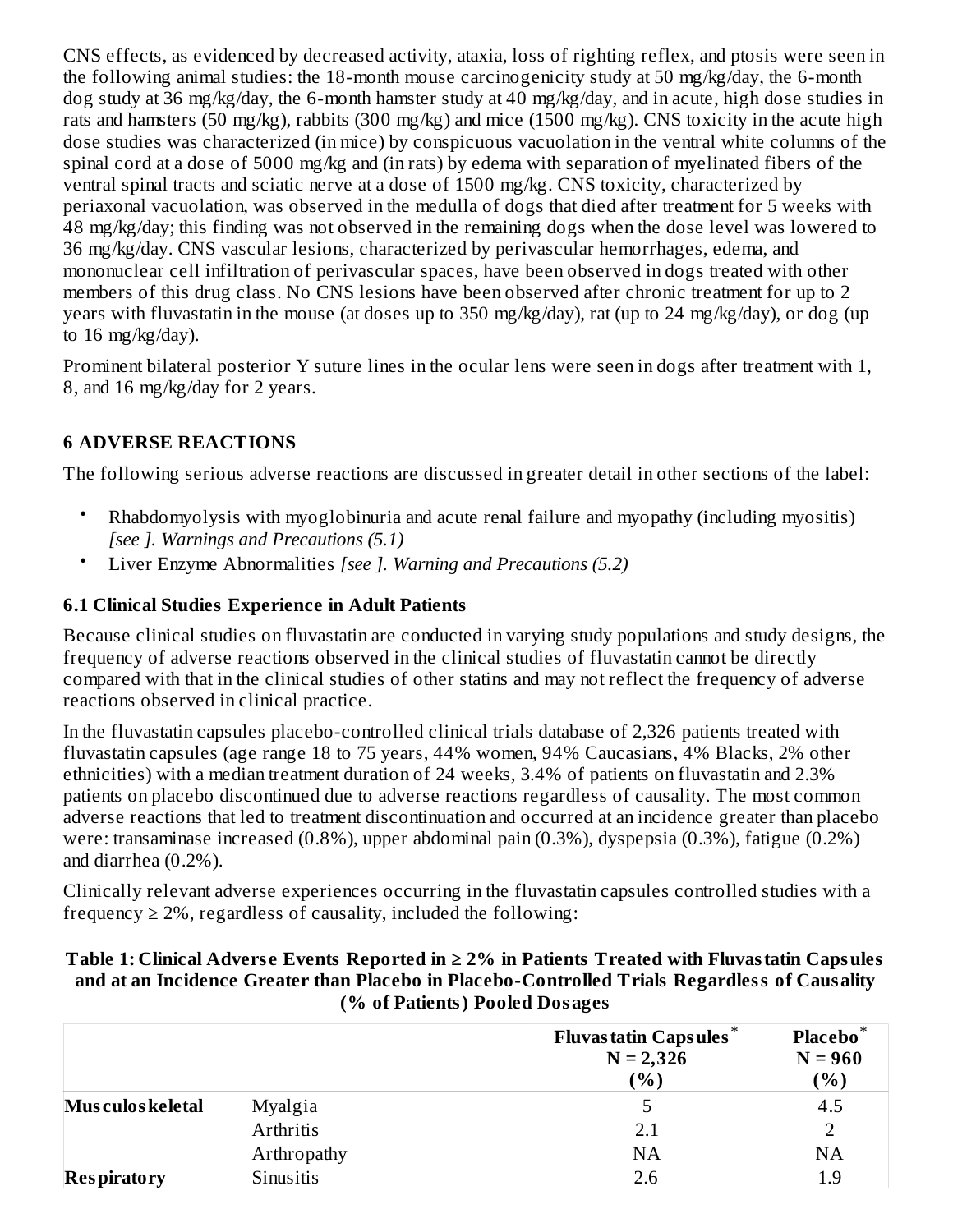|                           | <b>Bronchitis</b>              | 1.8 |     |
|---------------------------|--------------------------------|-----|-----|
| <b>Gas trointes tinal</b> | Dyspepsia                      | 7.9 | 3.2 |
|                           | Diarrhea                       | 4.9 | 4.2 |
|                           | Abdominal Pain                 | 4.9 | 3.8 |
|                           | Nausea                         | 3.2 | 2   |
|                           | Flatulence                     | 2.6 | 2.5 |
|                           | <b>Tooth Disorder</b>          | 2.1 | 1.7 |
| Psychiatric               | Insomnia                       | 2.7 | 1.4 |
| Genitourinary             | <b>Urinary Tract Infection</b> | 1.6 | 1.1 |
| <b>Miscellaneous</b>      | Headache                       | 8.9 | 7.8 |
|                           | Influenza-Like Symptoms        | 5.1 | 5.7 |
|                           | Accidental Trauma              | 5.1 | 4.8 |
|                           | Fatigue                        | 2.7 | 2.3 |
|                           | Allergy                        | 2.3 | 2.2 |

\* Controlled trials with fluvastatin capsules (20 mg and 4 0 mg daily and 4 0 mg twice daily) compared to placebo.

Fluvastatin Capsules Intervention Prevention Study

In the Fluvastatin Capsules Intervention Prevention Study, the effect of fluvastatin capsules 40 mg, administered twice daily on the risk of recurrent cardiac events was assessed in 1,677 patients with CHD who had undergone a percutaneous coronary intervention (PCI) procedure. This was a multicenter, randomized, double-blind, placebo-controlled study, patients were treated with dietary/lifestyle counseling and either fluvastatin capsules 40 mg (n = 844) or placebo (n = 833) given twice daily for a median of 3.9 years . *[see ] Clinical Studies (14.3)*

|                                                                  |                      | Fluvas tatin Placebo<br>40 mg BID<br>$N = 822$<br>(%) | $N = 818$<br>(% ) |
|------------------------------------------------------------------|----------------------|-------------------------------------------------------|-------------------|
| <b>Cardiac Disorders</b>                                         | Atrial Fibrillation  | 2.4                                                   | $\overline{2}$    |
| <b>Gastrointestinal Disorders</b>                                | Abdominal Pain Upper | 6.3                                                   | 4.5               |
|                                                                  | Constipation         | 3.3                                                   | 2.1               |
|                                                                  | Dyspepsia            | 4.5                                                   | 4                 |
|                                                                  | Gastric Disorder     | 2.7                                                   | 2.1               |
|                                                                  | Nausea               | 2.7                                                   | 2.3               |
| <b>General Disorders</b>                                         | Fatigue              | 4.7                                                   | 3.8               |
|                                                                  | Edema Peripheral     | 4.4                                                   | 2.9               |
| <b>Infections and Infestations</b>                               | <b>Bronchitis</b>    | 2.3                                                   | $\overline{2}$    |
|                                                                  | Nasopharyngitis      | 2.8                                                   | 2.1               |
| <b>Musculoskeletal and Connective Tissue</b><br><b>Disorders</b> | Arthralgia           | 2.1                                                   | 1.8               |
|                                                                  | <b>Myalgia</b>       | 2.2                                                   | 1.6               |
|                                                                  | Pain in Extremity    | 4.1                                                   | 2.7               |
| <b>Nervous System Disorders</b>                                  | <b>Dizziness</b>     | 3.9                                                   | 3.5               |
|                                                                  | Syncope              | 2.4                                                   | 2.2               |
| <b>Respiratory Disorders</b>                                     | Dyspnoea Exertional  | 2.8                                                   | 2.4               |
| <b>Vascular Disorders</b>                                        | Hypertension         | 5.8                                                   | 4.2               |

### **Table 2: Clinical Advers e Events Reported in ≥ 2% in Patients Treated with Fluvastatin and at an Incidence Greater than Placebo in the Trial Regardless of Causality (% of Patients)**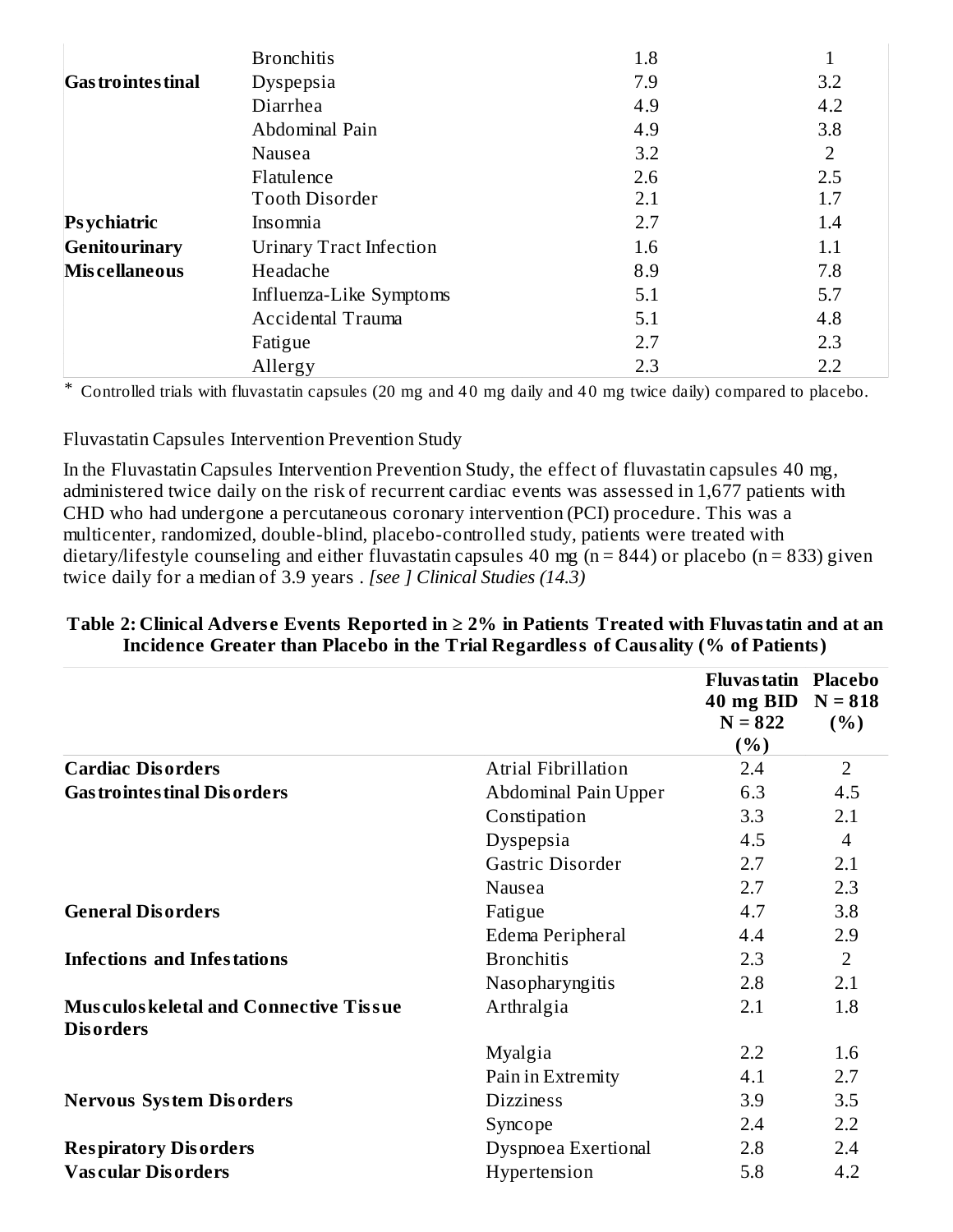### **6.2 Clinical Studies Experience in Pediatric Patients**

In patients aged < 18 years, efficacy and safety have not been studied for treatment periods longer than 2 years.

In two open-label, uncontrolled studies, 66 boys and 48 girls with heterozygous familial hypercholesterolemia (9 to 16 years of age, 80% Caucasian, 19% Other [mixed ethnicity], 1% Asians) were treated with fluvastatin sodium administered as fluvastatin capsules 20 mg to 40 mg twice daily, or fluvastatin 80 mg extended-release tablet . *[see and ] Clinical Studies (14.2)Use in Specific Populations (8.4)*

### **6.3 Post-Marketing Experience**

Because adverse reactions from spontaneous reports are reported voluntarily from a population of uncertain size, it is generally not possible to reliably estimate their frequency or establish a causal relationship to drug exposure. The following effects have been reported with drugs in this class. Not all the effects listed below have necessarily been associated with fluvastatin sodium therapy.

muscle cramps, myalgia, myopathy, rhabdomyolysis, arthralgias, muscle spasms, muscle weakness, myositis. *Musculoskeletal:*

There have been rare reports of immune-mediated necrotizing myopathy associated with statin use . *[see ] Warnings and Precautions (5.1)*

dysfunction of certain cranial nerves (including alteration of taste, impairment of extra-ocular movement, facial paresis), tremor, dizziness, vertigo, paresthesia, hypoesthesia, dysesthesia, peripheral neuropathy, peripheral nerve palsy. *Neurological:*

There have been rare post-marketing reports of cognitive impairment (e.g., memory loss, forgetfulness, amnesia, memory impairment, confusion) associated with statin use. These cognitive issues have been reported for all statins. The reports are generally nonserious, and reversible upon statin discontinuation, with variable times to symptom onset (one day to years) and symptom resolution (median of 3 weeks).

anxiety, insomnia, depression, psychic disturbances. *Psychiatric:*

An apparent hypersensitivity syndrome has been reported rarely which has included one or more of the following features: anaphylaxis, angioedema, lupus erythematosus-like syndrome, polymyalgia rheumatica, vasculitis, purpura, thrombocytopenia, leukopenia, hemolytic anemia, positive ANA, ESR (erythrocyte sedimentation rate) increase, eosinophilia, arthritis, arthralgia, urticaria, asthenia, photosensitivity reaction, fever, chills, flushing, malaise, dyspnea, toxic epidermal necrolysis, erythema multiforme, including Stevens-Johnson syndrome. *Hypersensitivity Reactions:*

pancreatitis, hepatitis, including chronic active hepatitis, cholestatic jaundice, fatty change in liver, cirrhosis, fulminant hepatic necrosis, hepatoma, anorexia, vomiting, fatal and non-fatal hepatic failure. *Gastrointestinal:*

rash, dermatitis, including bullous dermatitis, eczema, alopecia, pruritus, a variety of skin changes (e.g., nodules, discoloration, dryness of skin/mucous membranes, changes to hair/nails). *Skin:*

gynecomastia, loss of libido, erectile dysfunction. *Reproductive:*

progression of cataracts (lens opacities), ophthalmoplegia. *Eye:*

elevated transaminases, alkaline phosphatase, gamma-glutamyl transpeptidase and bilirubin; thyroid function abnormalities. *Laboratory Abnormalities:*

### **7 DRUG INTERACTIONS**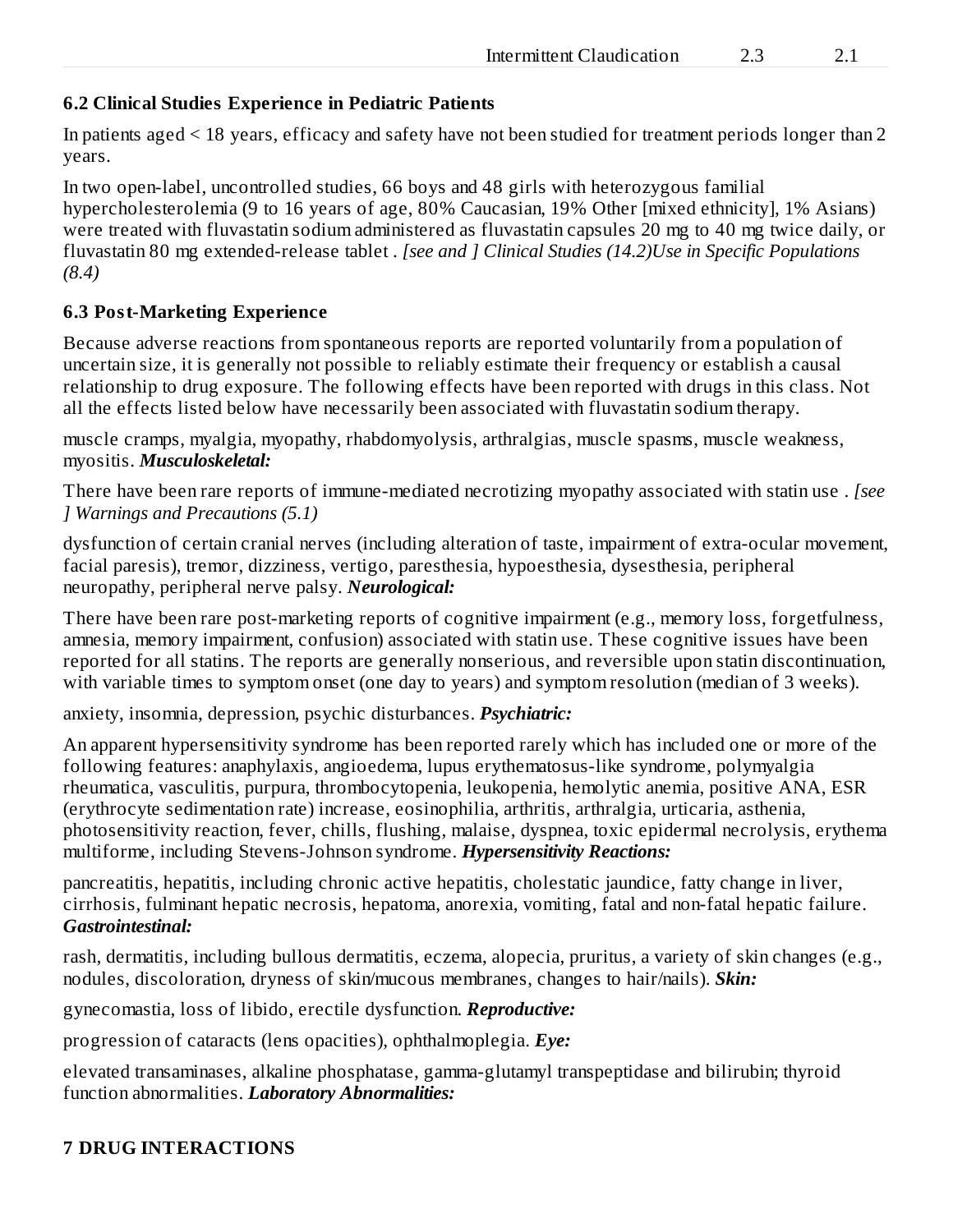# **7.1 Cyclosporine**

Cyclosporine coadministration increases fluvastatin exposure. Therefore, in patients taking cyclosporine, therapy should be limited to fluvastatin capsules 20 mg twice daily. and *[See Warnings and Precautions (5.1).] Clinical Pharmacology (12.3)*

### **7.2 Fluconazole**

Administration of fluvastatin 40 mg single dose to healthy volunteers pre-treated with fluconazole for 4 days results in an increase of fluvastatin exposure. Therefore, in patients taking fluconazole, therapy should be limited to fluvastatin capsules 20 mg twice daily. *[See .] Clinical Pharmacology (12.3)*

## **7.3 Gemfibrozil**

Due to an increased risk of myopathy/rhabdomyolysis when HMG-CoA reductase inhibitors are coadministered with gemfibrozil, concomitant administration of fluvastatin with gemfibrozil should be avoided.

## **7.4 Other Fibrates**

Because it is known that the risk of myopathy during treatment with HMG-CoA reductase inhibitors is increased with concurrent administration of other fibrates, fluvastatin should be administered with caution when used concomitantly with other fibrates. *[See and .] Warnings and Precautions (5.1)Clinical Pharmacology (12.3)*

## **7.5 Niacin**

The risk of skeletal muscle effects may be enhanced when fluvastatin is used in combination with lipidmodifying doses ( $\geq 1$  g/day) of niacin; a reduction in fluvastatin dosage should be considered in this setting. *[See .] Warnings and Precautions (5.1)*

# **7.6 Glyburide**

Concomitant administration of fluvastatin and glyburide increased glyburide exposures. Patients on concomitant therapy of glyburide and fluvastatin should continue to be monitored appropriately. *[See .] Clinical Pharmacology (12.3)*

# **7.7 Phenytoin**

Concomitant administration of fluvastatin and phenytoin increased phenytoin exposures. Patients should continue to be monitored appropriately when fluvastatin therapy is initiated or when fluvastatin dose is changed. *[See .] Clinical Pharmacology (12.3)*

### **7.8 Warfarin**

Bleeding and/or increased prothrombin times have been reported in patients taking coumarin anticoagulants concomitantly with other HMG-CoA reductase inhibitors. Therefore, patients receiving warfarin-type anticoagulants should have their prothrombin times closely monitored when fluvastatin sodium is initiated or the dosage of fluvastatin sodium is changed.

### **7.9 Colchicine**

Cases of myopathy, including rhabdomyolysis, have been reported with fluvastatin coadministered with colchicine, and caution should be exercised when prescribing fluvastatin with colchicine.

# **8 USE IN SPECIFIC POPULATIONS**

### **8.1 Pregnancy**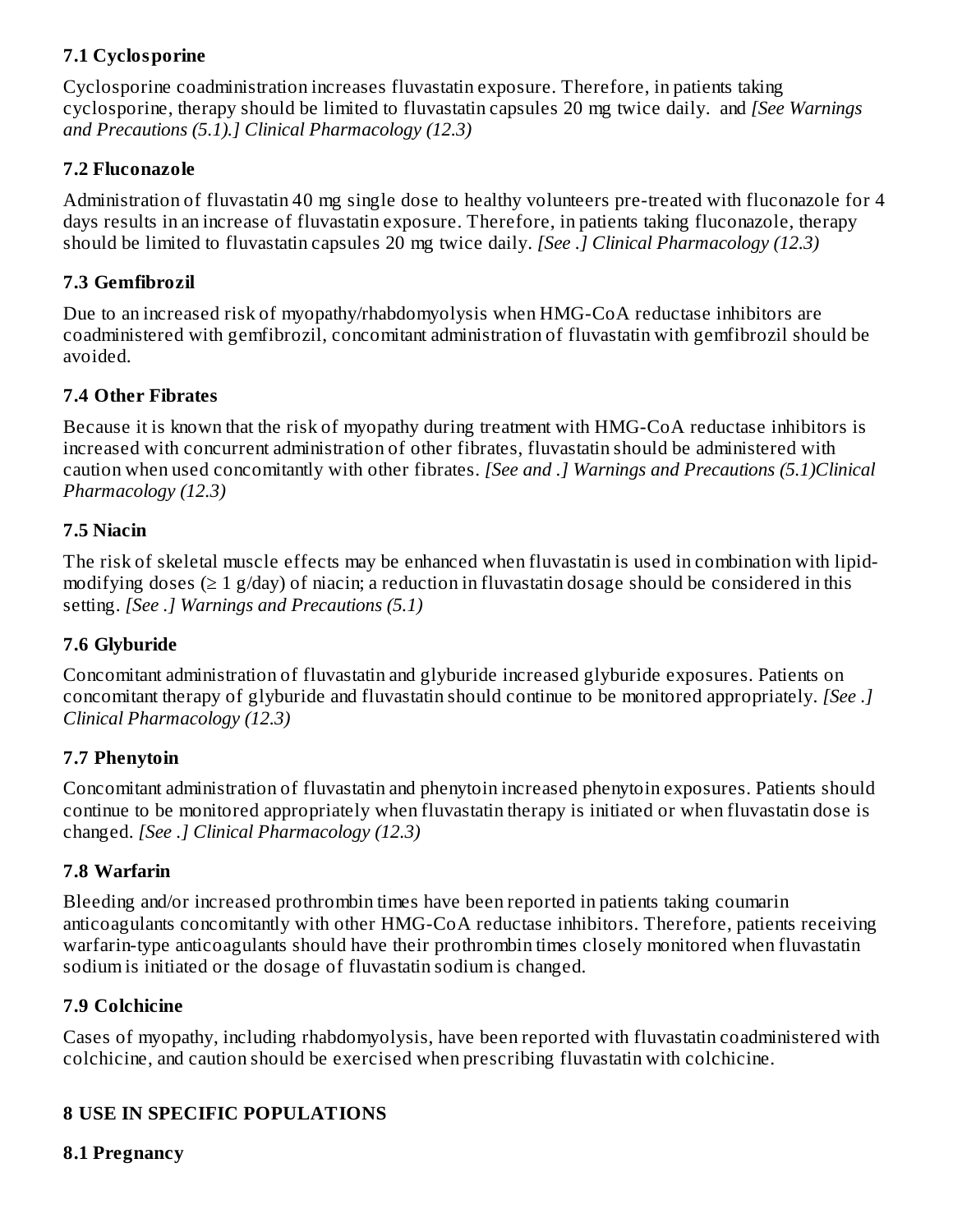Teratogenic Effects. Pregnancy Category X

Fluvastatin is contraindicated in women who are or may become pregnant. *[See .] Contraindications (4)*

Lipid lowering drugs are contraindicated during pregnancy, because cholesterol and cholesterol derivatives are needed for normal fetal development. Serum cholesterol and triglycerides increase during normal pregnancy. Atherosclerosis is a chronic process, and discontinuation of lipid-lowering drugs during pregnancy should have little impact on long-term outcomes of primary hypercholesterolemia therapy.

There are no adequate and well controlled studies of use with fluvastatin during pregnancy. Rare reports of congenital anomalies have been received following intrauterine exposure to other statins. In a review of about 100 prospectively followed pregnancies in women exposed to other statins, the incidences of congenital anomalies, spontaneous abortions, and fetal deaths/stillbirths did not exceed the rate expected in the general population. The number of cases is adequate only to exclude a 3- to 4-fold increase in congenital anomalies over background incidence. In 89% of prospectively followed pregnancies, drug treatment was initiated prior to pregnancy and was discontinued at some point in the first trimester when pregnancy was identified.  $2$ 

Teratology studies with fluvastatin in rats and rabbits showed maternal toxicity at high dose levels, but there was no evidence of embryotoxic or teratogenic potential . *[see ] Non-Clinical Toxicology (13)*

Fluvastatin should be administered to women of child-bearing potential only when such patients are highly unlikely to conceive and have been informed of the potential hazards. If a woman becomes pregnant while taking fluvastatin capsules, the drug should be discontinued and the patient advised again as to the potential hazards to the fetus.

# **8.3 Nursing Mothers**

Based on animal data, fluvastatin is present in breast milk in a 2:1 ratio (milk:plasma). Because of the potential for serious adverse reactions in nursing infants, nursing women should not take fluvastatin. *[See .] Contraindications (4)*

# **8.4 Pediatric Us e**

The safety and efficacy of fluvastatin in children and adolescent patients 9 to 16 years of age with heterozygous familial hypercholesterolemia have been evaluated in open-label, uncontrolled clinical trials for a duration of 2 years. The most common adverse events observed were influenza and infections. In these limited uncontrolled studies, there was no detectable effect on growth or sexual maturation in the adolescent boys or on menstrual cycle length in girls. Adolescent females should be counseled on appropriate contraceptive methods while on fluvastatin therapy. *[See , and .] Clinical Studies (14.2)Adverse Reactions (6.3)Dosage and Administration (2.2)[See .] Contraindications (4)*

# **8.5 Geriatric Us e**

Fluvastatin exposures were not significantly different between the nonelderly and elderly populations (age  $\geq$  65 years). Since advanced age ( $\geq$  65 years) is a predisposing factor for myopathy, fluvastatin should be prescribed with caution in the elderly. *[See .] Clinical Pharmacology (12.3)*

# **8.6 Hepatic Impairment**

Fluvastatin is contraindicated in patients with active liver disease or unexplained, persistent elevations in serum transaminases. *[See .] Clinical Pharmacology (12.3)*

# **8.7 Renal Impairment**

Dose adjustments for mild to moderate renal impairment are not necessary. Fluvastatin has not been studied at doses greater than 40 mg in patients with severe renal impairment; therefore, caution should be exercised when treating such patients at higher doses. *[See .] Clinical Pharmacology (12.3)*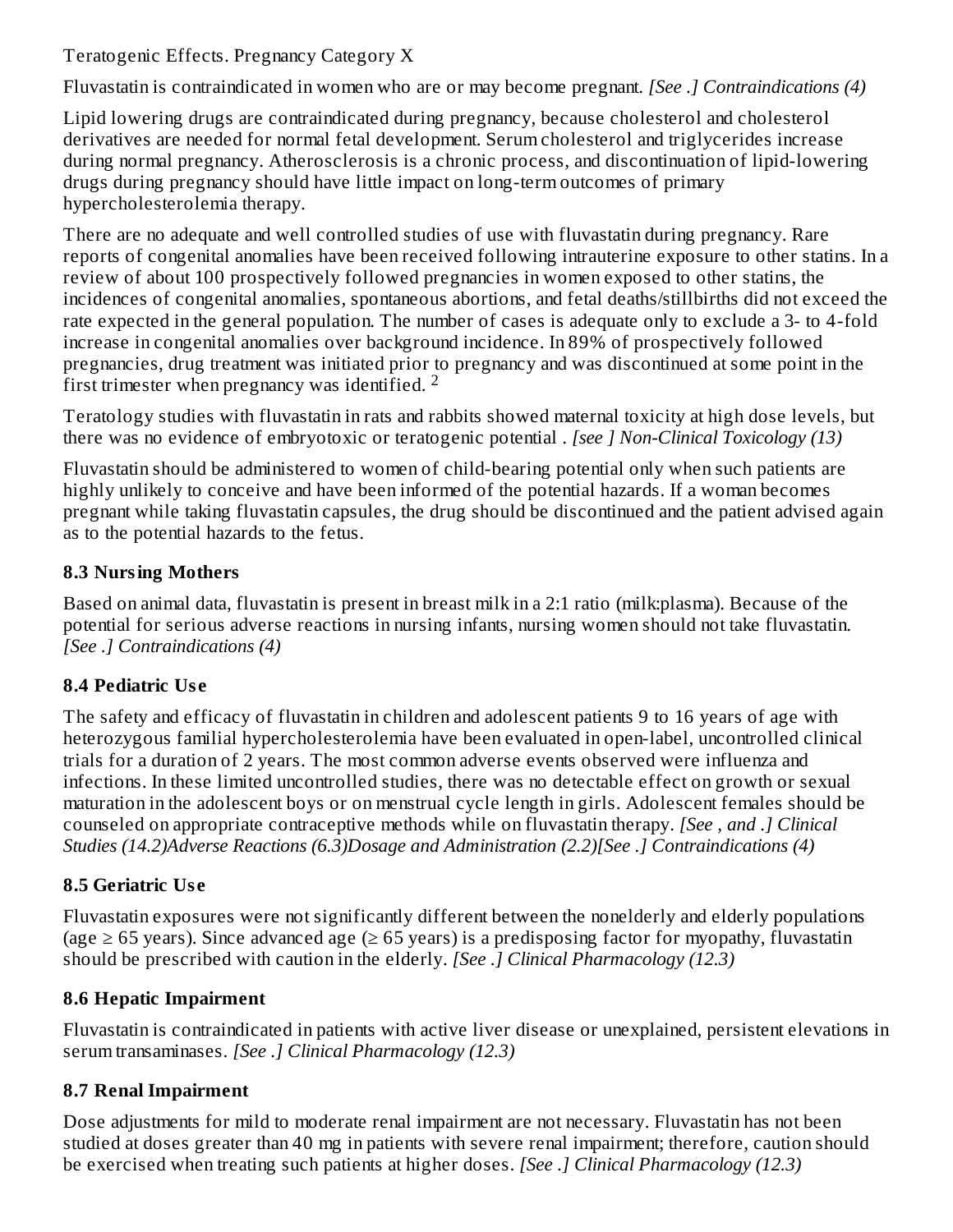## **10 OVERDOSAGE**

To date, there has been limited experience with overdosage of fluvastatin. If an overdose occurs, it should be treated symptomatically with laboratory monitoring and supportive measures should be instituted as required. The dialyzability of fluvastatin sodium and of its metabolites in humans is not known at present. *[See .] Warnings and Precautions (5)*

In the pediatric population, there have been reports of overdosage with fluvastatin sodium in children including a 2 year-old and the other 3 years of age, either of whom may have possibly ingested fluvastatin sodium. The maximum amount of fluvastatin sodium that could have been ingested was 80 mg (4 x 20 mg capsules). Vomiting was induced by ipecac in both children and no capsules were noted in their emesis. Neither child experienced any adverse symptoms and both recovered from the incident without problems.

In the post-marketing experience there have been reports of accidental ingestion of fluvastatin tablets in infants up to 3 years of age. In one case, increased serum CPK values were noted. There have been reports of intentional overdose in adolescents with the development of hepatic enzyme elevations, convulsions and gastroenteritis/vomiting/diarrhea.

# **11 DESCRIPTION**

Fluvastatin sodium is a water-soluble cholesterol lowering agent which acts through the inhibition of 3 hydroxy-3-methylglutaryl-coenzyme A (HMG-CoA) reductase.

Fluvastatin sodium is sodium  $(\pm)$ - $(3, 5, 5, 6)$ -7- $[3$ - $($ -fluorophenyl $)$ -1-isopropylindol-2-yl]-3,5dihydroxy-6-heptanoate. The molecular formula of fluvastatin sodium is C H FNNaO , its molecular weight is 433.45 and its structural formula is: *RSEp* 24254



This molecular entity is the first entirely synthetic HMG-CoA reductase inhibitor, and is in part structurally distinct from the fungal derivatives of this therapeutic class.

Fluvastatin sodium, USP is an off-white to yellow, hygroscopic powder soluble in water, ethanol and methanol. Fluvastatin capsules contain fluvastatin sodium, equivalent to 20 mg or 40 mg of fluvastatin, for oral administration.

Active ingredient: fluvastatin sodium

Inactive ingredients in capsules: corn starch, crospovidone, gelatin, magnesium stearate, red iron oxide, sodium lauryl sulfate, talc, titanium dioxide and yellow iron oxide.

The imprinting ink contains the following: ammonium hydroxide, black iron oxide, propylene glycol and shellac glaze.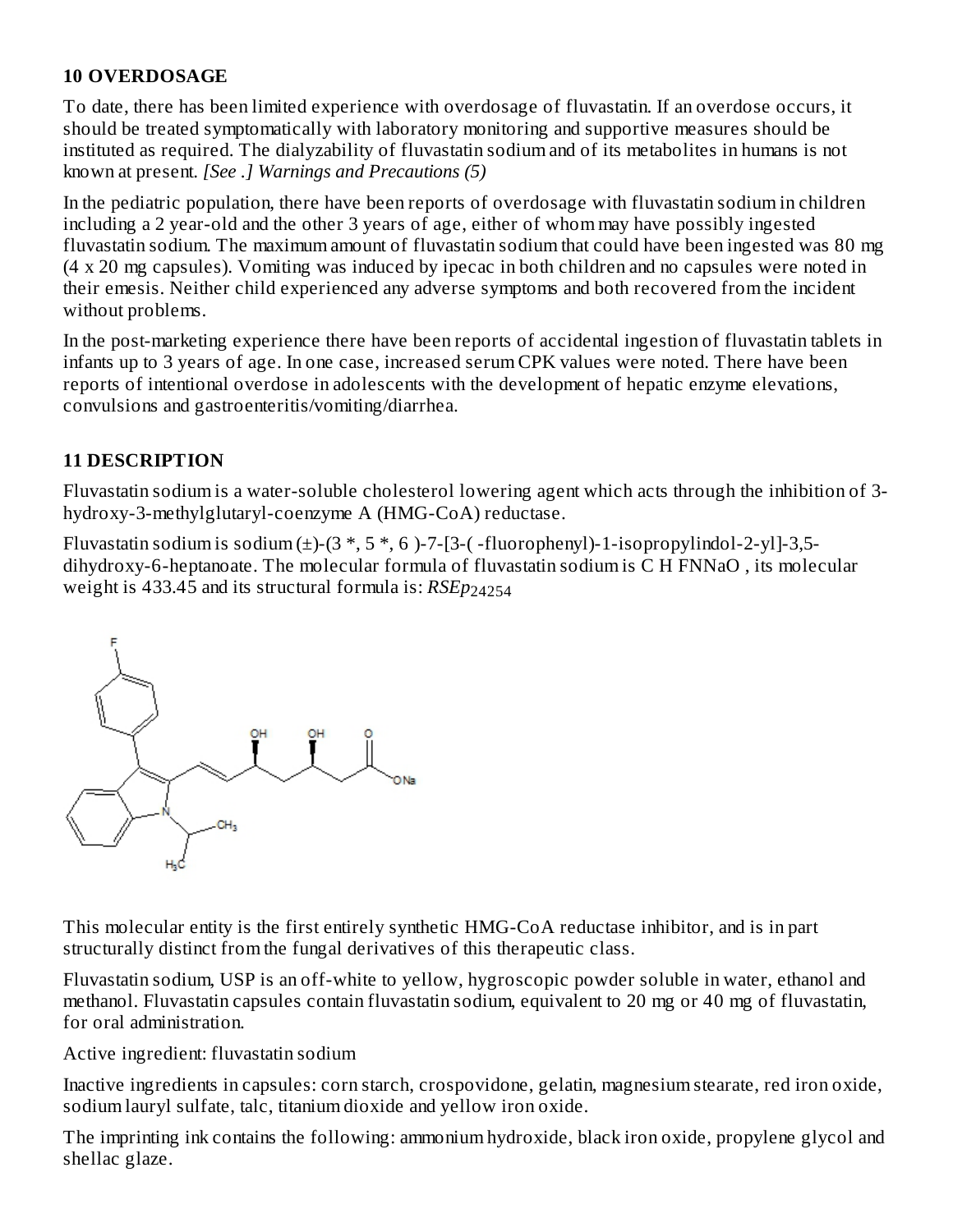# **12 CLINICAL PHARMACOLOGY**

## **12.1 Mechanism of Action**

Fluvastatin is a competitive inhibitor of HMG-CoA reductase, the rate limiting enzyme that converts 3 hydroxy-3-methylglutaryl-coenzyme A (HMG-CoA) to mevalonate, a precursor of sterols, including cholesterol. The inhibition of cholesterol biosynthesis reduces the cholesterol in hepatic cells, which stimulates the synthesis of LDL receptors and thereby increases the uptake of LDL particles. The end result of these biochemical processes is a reduction of the plasma cholesterol concentration.

## **12.3 Pharmacokinetics**

## Absorption

Following oral administration of the capsule, fluvastatin reaches peak concentrations in less than one hour. The absolute bioavailability is 24% (range 9% to 50%) after administration of a 10 mg dose.

At steady-state, administration of fluvastatin with the evening meal results in a 50% decrease in C , an 11% decrease in AUC, and a more than 2-fold increase in t as compared to administration 4 hours after the evening meal. No significant differences in the lipid-lowering effects were observed between the two administrations. After single or multiple doses above 20 mg, fluvastatin exhibits saturable first-pass metabolism resulting in more than dose proportional plasma fluvastatin concentrations. maxmax

Fluvastatin administered as fluvastatin sodium extended-release 80 mg tablets reaches peak concentration in approximately 3 hours under fasting conditions, after a low fat meal, or 2.5 hours after a low fat meal. The mean relative bioavailability of the extended-release tablet is approximately 29% (range: 9% to 66%) compared to that of the fluvastatin immediate-release capsule administered under fasting conditions. Administration of a high fat meal delayed the absorption (t : 6h) and increased the bioavailability of the extended-release tablet by approximately 50%. However, the maximum concentration of fluvastatin sodium extended-release tablets seen after a high fat meal is less than the peak concentration following a single dose or twice daily dose of the 40 mg fluvastatin capsule.  $_{\rm max}$ 

# Distribution

Fluvastatin is 98% bound to plasma proteins. The mean volume of distribution (VD ) is estimated at 0.35 L/kg. At therapeutic concentrations, the protein binding of fluvastatin is not affected by warfarin, salicylic acid and glyburide. <sub>ss</sub>

# Metabolism

Fluvastatin is metabolized in the liver, primarily via hydroxylation of the indole ring at the 5- and 6 positions. N-dealkylation and beta-oxidation of the side-chain also occurs. The hydroxy metabolites have some pharmacologic activity, but do not circulate in the blood. Fluvastatin has two enantiomers. Both enantiomers of fluvastatin are metabolized in a similar manner.

data indicate that fluvastatin metabolism involves multiple Cytochrome P450 (CYP) isozymes. CYP2C9 isoenzyme is primarily involved in the metabolism of fluvastatin (approximately 75%), while CYP2C8 and CYP3A4 isoenzymes are involved to a much less extent, i.e., approximately 5% and approximately 20%, respectively. *In vitro*

# Excretion

Following oral administration, fluvastatin is primarily (about 90%) excreted in the feces as metabolites, with less than 2% present as unchanged drug. Approximately 5% of a radiolabeled oral dose were recovered in urine. The elimination half-life (t ) of fluvastatin is approximately 3 hours.  $_{1/2}$ 

# Specific Populations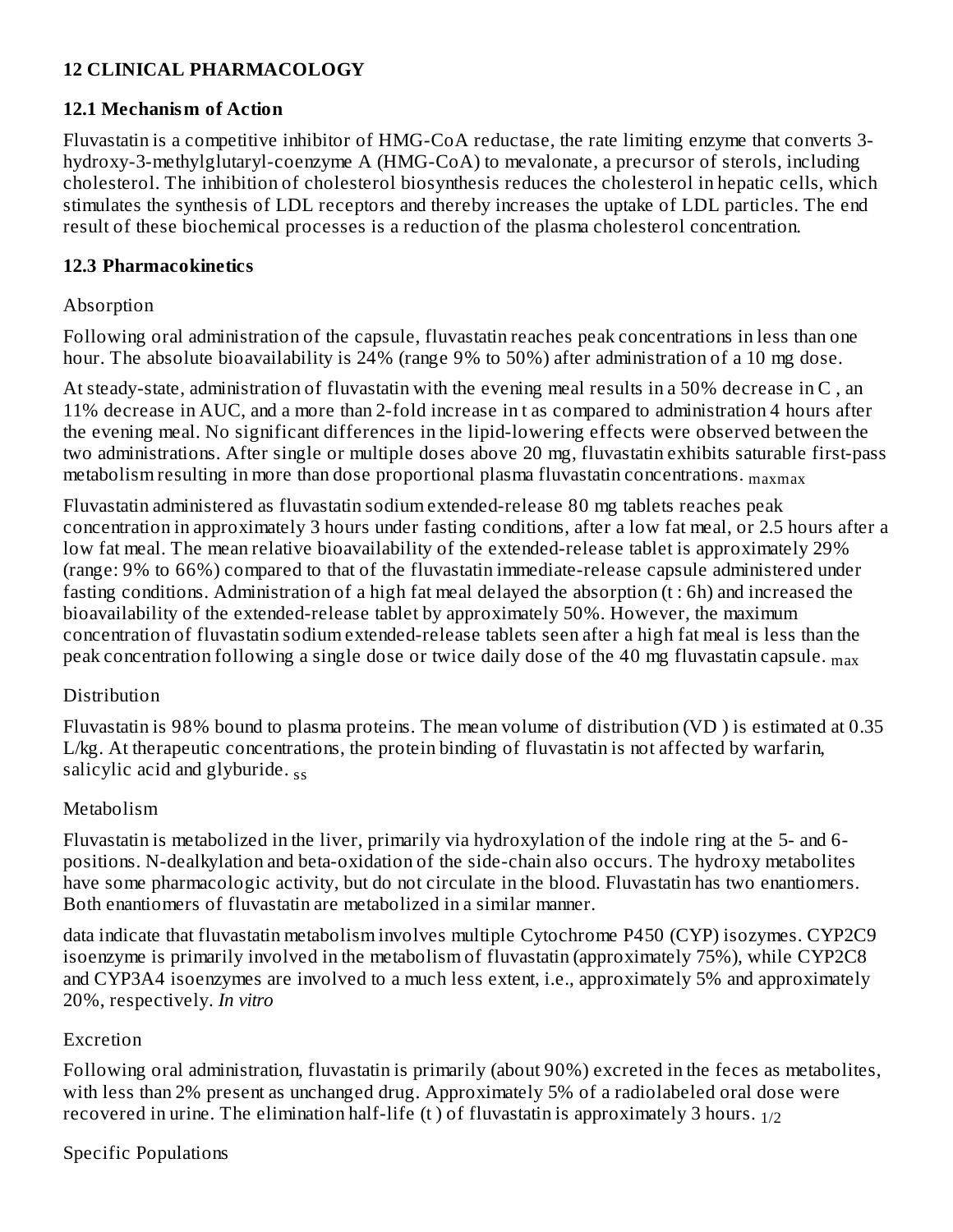## *Renal Impairment*

In patients with moderate to severe renal impairment (CL 10 to 40 mL/min), AUC and C increased approximately 1.2-fold after administration of a single dose of 40 mg fluvastatin compared to healthy volunteers. In patients with end-stage renal disease on hemodialysis, the AUC increased by approximately 1.5-fold. Fluvastatin sodium extended-release tablets were not evaluated in patients with renal impairment. However, systemic exposures after administration of fluvastatin sodium extendedrelease tablets are lower than after the 40 mg immediate-release capsule.  $_{\rm Crmax}$ 

### *Hepatic Impairment*

In patients with hepatic impairment due to liver cirrhosis, fluvastatin AUC and C increased approximately 2.5-fold compared to healthy subjects after administration of a single 40 mg dose. The enantiomer ratios of the two isomers of fluvastatin in hepatic impairment patients were comparable to those observed in healthy subjects.  $_{\rm max}$ 

## *Geriatric*

Plasma levels of fluvastatin are not significantly different in patients age > 65 years compared to patients age 21 to 49 years.

## *Gender*

In a study evaluating the effect of age and gender on fluvastatin pharmacokinetics, there were no significant differences in fluvastatin exposures between males and females, except between younger females and younger males (both ages 21 to 49 years), where there was an approximate 30% increase in AUC in females. Adjusting for body weight decreases the magnitude of the differences seen.

## *Pediatric*

Pharmacokinetic data in the pediatric population are not available.

### Drug-Drug Interactions

Data from drug-drug interactions studies involving coadministration of gemfibrozil, niacin, itraconazole, erythromycin, tolbutamide or clopidogrel indicate that the PK disposition of fluvastatin is not significantly altered when fluvastatin is coadministered with any of these drugs.

The below listed drug interaction information is derived from studies using fluvastatin capsules.

| Coadministered drug and dosing<br>regimen                     | <b>Fluvas tatin</b>                                                              |                              |                                                  |
|---------------------------------------------------------------|----------------------------------------------------------------------------------|------------------------------|--------------------------------------------------|
|                                                               | Dose $(mg)^*$                                                                    | Change in<br>$AUC^{\dagger}$ | <b>Change</b><br>$\mathbf{in} \mathbf{C}$<br>max |
| Cyclosporine – stable dose (b.i.d) $\ddagger$                 | 20 mg QD for 14 weeks                                                            | ↑90%                         | ↑ 30%                                            |
| Fluconazole 400 mg QD day 1, 200 mg<br>b.i.d day 2 to 4 $\pm$ | 40 mg QD                                                                         | ↑ 84%                        | ↑44%                                             |
| Cholestyramine 8 g QD                                         | 20 mg QD administered 4 hrs after a $\downarrow$ 51%<br>meal plus cholestyramine |                              | ~183%                                            |
| Rifampicin 600 mg QD for 6 days                               | 20 mg QD                                                                         | $\downarrow$ 53%             | $\downarrow$ 42%                                 |
| Cimetidine 400 mg b.i.d for 5 days, QD on 20 mg QD<br>day 6   |                                                                                  | $130\%$                      | ↑40%                                             |
| Ranitidine 150 mg b.i.d. for 5 days, QD on 20 mg QD<br>day 6  |                                                                                  | $10\%$                       | ↑50%                                             |

### **Table 3: Effect of Coadministered Drugs on Fluvastatin Systemic Exposure**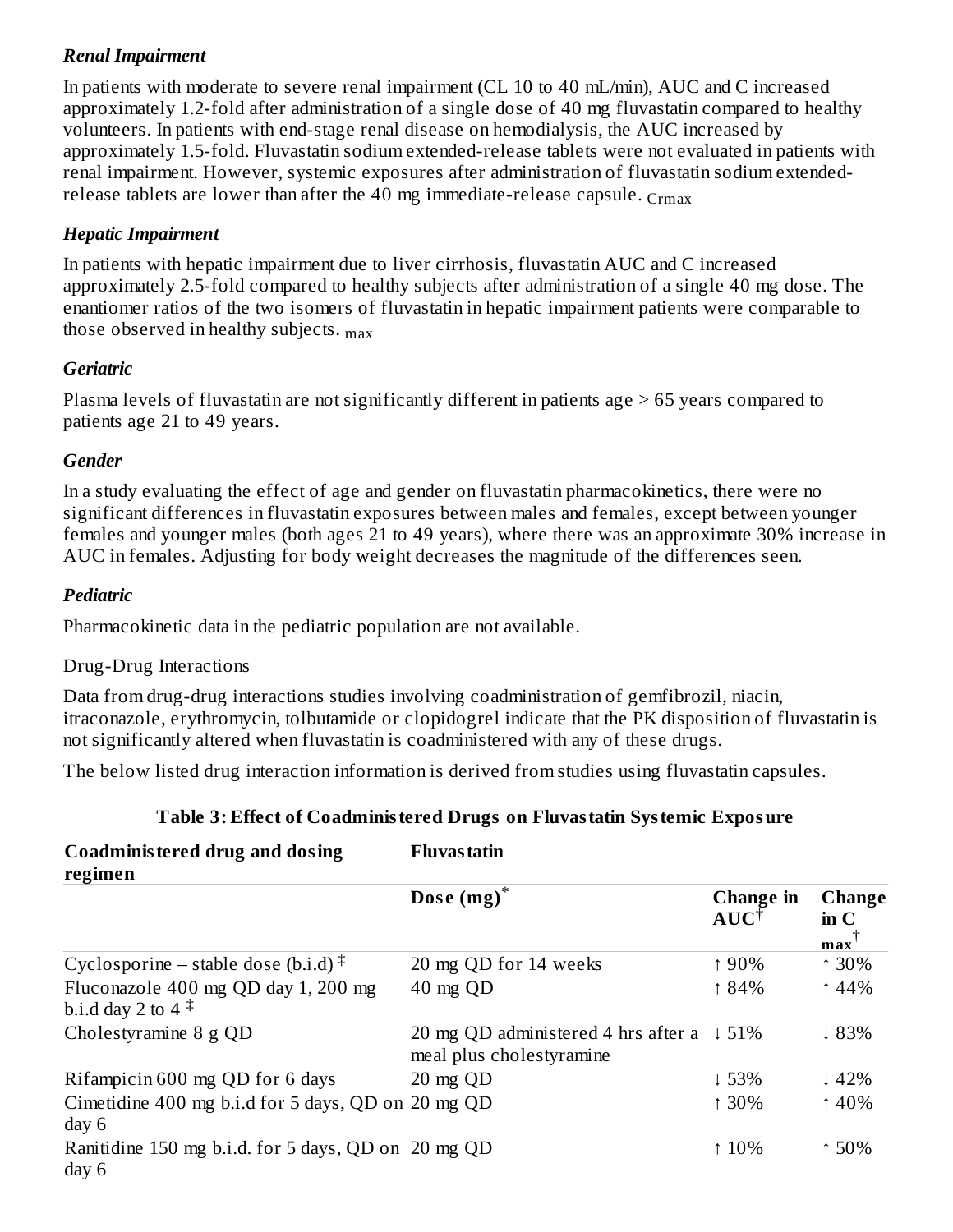| Omeprazole 40 mg QD for 6 days                   | $20 \text{ mg }$ QD     | 120%            | 137%           |
|--------------------------------------------------|-------------------------|-----------------|----------------|
| Phenytoin 300 mg QD                              | 40 mg b.i.d for 5 days  | $\uparrow$ 40%  | 127%           |
| Propranolol 40 mg b.i.d for 3.5 days             | $40 \text{ mg QD}$      | $\downarrow$ 5% | No.            |
|                                                  |                         |                 | change         |
| Digoxin 0.1 mg to 0.5 mg QD for 3 weeks 40 mg QD |                         | No change       | $\uparrow$ 11% |
| Diclofenac 25 mg QD                              | 40 mg QD for 8 days     | ↑50%            | ↑80%           |
| Glyburide 5 mg to 20 mg QD for 22 days           | 40 mg b.i.d for 14 days | $\uparrow$ 51%  | $\uparrow$ 44% |
| Warfarin 30 mg QD                                | 40 mg QD for 8 days     | ↑ 30%           | ↑ 67%          |
| Clopidogrel 300 mg loading dose on day           | 80 mg XL QD for 19 days | $\downarrow$ 2% | 127%           |
| 10, 75 mg QD on days 11 to 19                    |                         |                 |                |

\* Single dose unless otherwise noted

† Mean ratio (with/without coadministered drug and no change = 1-fold) or % change (with/without coadministered drug and no change = 0%); symbols of ↑ and ↓ indicate the exposure increase and decrease, respectively.

‡ Considered clinically significant . *[see and ] Dosage and Administration (2)Drug Interactions (7)*

Data from drug-drug interaction studies involving fluvastatin and coadministration of either gemfibrozil, tolbutamide or losartan indicate that the PK disposition of either gemfibrozil, tolbutamide or losartan is not significantly altered when coadministered with fluvastatin.

| Fluvastatin dosage regimen Coadministered drug |                                                          |                                                    |                               |
|------------------------------------------------|----------------------------------------------------------|----------------------------------------------------|-------------------------------|
|                                                | Name and Dose (mg) <sup>*</sup>                          | Change in $AUC^{\dagger}$                          | Change in C<br>max            |
| 40 mg QD for 5 days                            | Phenytoin 300 mg QD <sup><math>\ddagger</math></sup>     | 120%                                               | 15%                           |
| 40 mg b.i.d for 21 days                        | Glyburide 5 mg to 20 mg QD for $\uparrow$ 70%<br>22 days |                                                    | ↑50%                          |
| 40 mg QD for 8 days                            | Diclofenac 25 mg QD                                      | 125%                                               | 160%                          |
| 40 mg QD for 8 days                            | Warfarin 30 mg QD                                        | S-warfarin: $\uparrow$ 7%<br>R-warfarin: no change | S-warfarin: $\uparrow$<br>10% |
|                                                |                                                          |                                                    | R-warfarin: $\uparrow$<br>6%  |

**Table 4: Effect of Fluvastatin Coadministration on Systemic Exposure of Other Drugs**

\* Single dose unless otherwise noted

† Mean ratio (with/without coadministered drug and no change = 1-fold) or % change (with/without coadministered drug and no change = 0%); symbols of  $\uparrow$  and  $\downarrow$  indicate the exposure increase and decrease, respectively.

‡ Considered clinically significant . *[see and ] Dosage and Administration (2)Drug Interactions (7)*

### **13 NONCLINICAL TOXICOLOGY**

### **13.1 Carcinogenesis, Mutagenesis, Impairment of Fertility**

A 2-year study was performed in rats at dose levels of 6, 9, and 18 to 24 (escalated after one year) mg/kg/day. These treatment levels represented plasma drug levels of approximately 9, 13, and 26 to 35 times the mean human plasma drug concentration after a 40 mg oral dose. A low incidence of forestomach squamous papillomas and one carcinoma of the forestomach at the 24 mg/kg/day dose level was considered to reflect the prolonged hyperplasia induced by direct contact exposure to fluvastatin sodium rather than to a systemic effect of the drug. In addition, an increased incidence of thyroid follicular cell adenomas and carcinomas was recorded for males treated with 18 to 24 mg/kg/day. The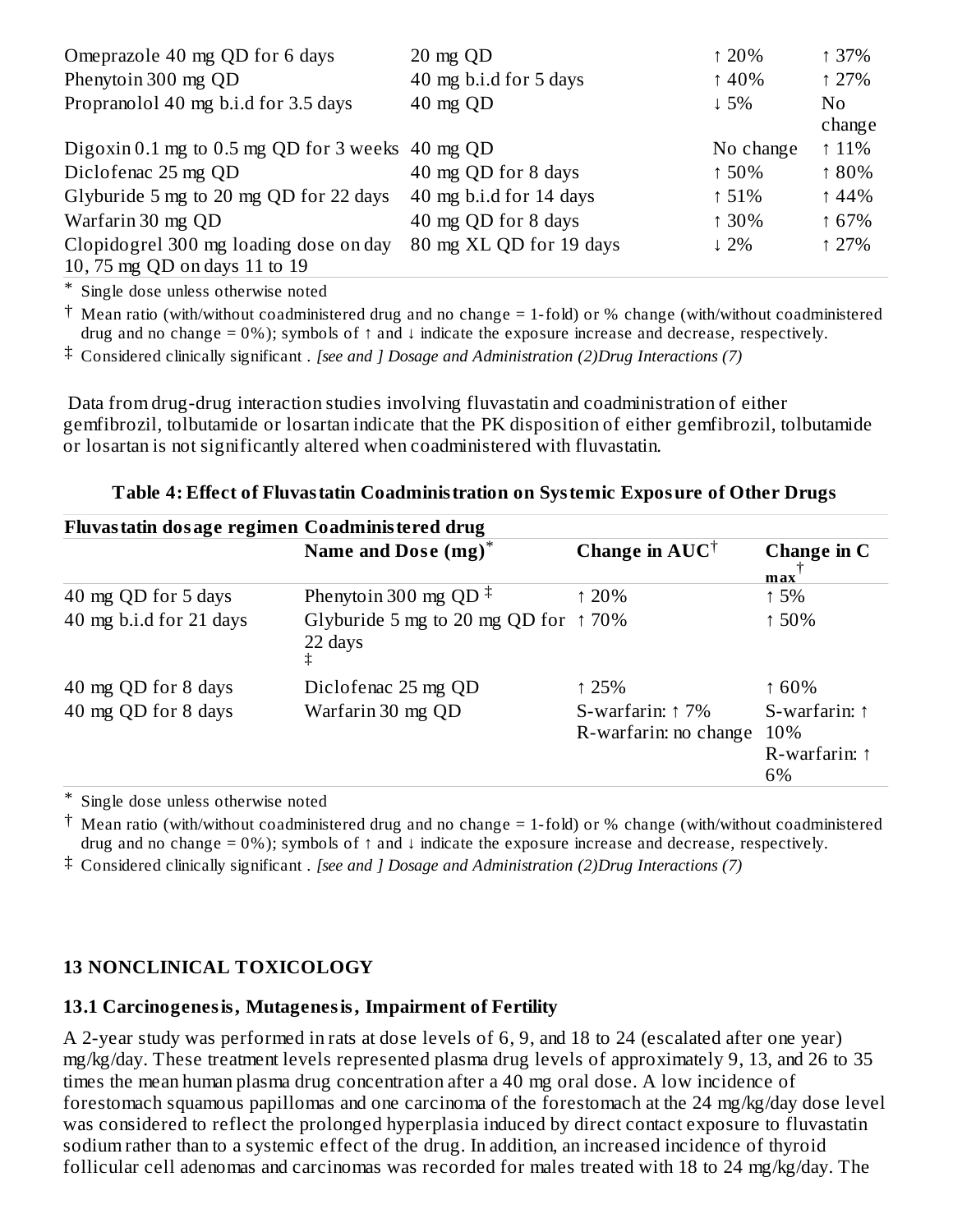increased incidence of thyroid follicular cell neoplasm in male rats with fluvastatin sodium appears to be consistent with findings from other HMG-CoA reductase inhibitors. In contrast to other HMG-CoA reductase inhibitors, no hepatic adenomas or carcinomas were observed.

The carcinogenicity study conducted in mice at dose levels of 0.3, 15 and 30 mg/kg/day revealed, as in rats, a statistically significant increase in forestomach squamous cell papillomas in males and females at 30 mg/kg/day and in females at 15 mg/kg/day. These treatment levels represented plasma drug levels of approximately 0.05, 2, and 7 times the mean human plasma drug concentration after a 40 mg oral dose.

No evidence of mutagenicity was observed , with or without rat-liver metabolic activation, in the following studies: microbial mutagen tests using mutant strains of or ; malignant transformation assay in BALB/3T3 cells; unscheduled DNA synthesis in rat primary hepatocytes; chromosomal aberrations in V79 Chinese Hamster cells; HGPRT V79 Chinese Hamster cells. In addition, there was no evidence of mutagenicity in either a rat or mouse micronucleus test. *in vitroSalmonella typhimuriumEscherichia coliin vivo*

In a study in rats at dose levels for females of 0.6, 2 and 6 mg/kg/day and at dose levels for males of 2, 10 and 20 mg/kg/day, fluvastatin sodium had no adverse effects on the fertility or reproductive performance.

Seminal vesicles and testes were small in hamsters treated for 3 months at 20 mg/kg/day (approximately 3 times the 40 mg human daily dose based on surface area, mg/m ). There was tubular degeneration and aspermatogenesis in testes as well as vesiculitis of seminal vesicles. Vesiculitis of seminal vesicles and edema of the testes were also seen in rats treated for 2 years at 18 mg/kg/day (approximately 4 times the human C achieved with a 40 mg daily dose).  $^2$ <sub>max</sub>

Fluvastatin sodium produced delays in skeletal development in rats at doses of 12 mg/kg/day and in rabbits at doses of 10 mg/kg/day. Malaligned thoracic vertebrae were seen in rats at 36 mg/kg, a dose that produced maternal toxicity. These doses resulted in 2 times (rat at 12 mg/kg) or 5 times (rabbit at 10 mg/kg) the 40 mg human exposure based on mg/m surface area. A study in which female rats were dosed during the third trimester at 12 and 24 mg/kg/day resulted in maternal mortality at or near term and postpartum. In addition, fetal and neonatal lethality were apparent. No effects on the dam or fetus occurred at 2 mg/kg/day. A second study at levels of 2, 6, 12 and 24 mg/kg/day confirmed the findings in the first study with neonatal mortality beginning at 6 mg/kg. A modified Segment III study was performed at dose levels of 12 or 24 mg/kg/day with or without the presence of concurrent supplementation with mevalonic acid, a product of HMG-CoA reductase which is essential for cholesterol biosynthesis. The concurrent administration of mevalonic acid completely prevented the maternal and neonatal mortality but did not prevent low body weights in pups at 24 mg/kg on days 0 and 7 postpartum. 2

# **14 CLINICAL STUDIES**

# **14.1 Hypercholesterolemia (Heterozygous Familial and Nonfamilial) and Mixed Dyslipidemia**

In 12 placebo-controlled studies in patients with primary hypercholesterolemia and mixed dyslipidemia, fluvastatin was administered to 1,621 patients in daily dose regimens of 20 mg, 40 mg, and 80 mg (40 mg twice daily) for at least 6 weeks duration (Table 5). After 24 weeks of treatment, treatment with fluvastatin resulted in significantly reduced plasma LDL-C, TC, TG, and Apo B compared to placebo and was associated with variable increases in HDL-C across the dose range.

In patients with primary mixed dyslipidemia as defined by baseline plasma TG levels  $\geq 200$  mg/dL and  $\leq$ 400 mg/dL, treatment with fluvastatin produced significant decreases in Total-C, LDL-C, TG and Apo B and variable increases in HDL-C (Table 5).

# **Table 5: Median Percent Change in Lipid Parameters from Bas eline to Week 24 Endpoint All Placebo-Controlled Studies (Fluvastatin Capsules)**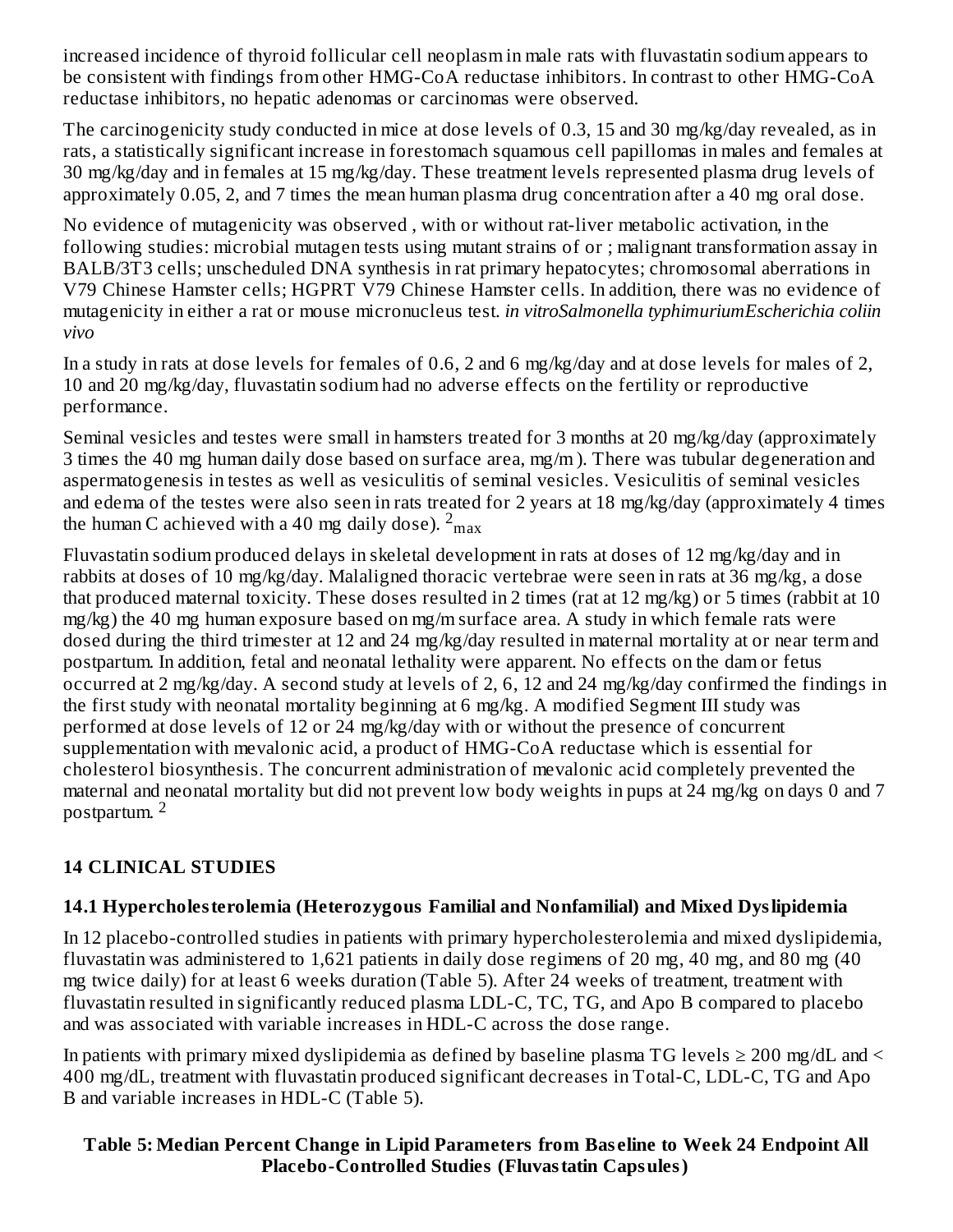|                                         |     | <b>Total Chol</b> |     | <b>TG</b>  |     | <b>LDL</b> |     | Apo B      | <b>HDL</b>         |
|-----------------------------------------|-----|-------------------|-----|------------|-----|------------|-----|------------|--------------------|
| <b>Dose</b>                             | N   | % $\Delta$        | N   | $% \Delta$ | N   | $% \Delta$ | N   | % $\Delta$ | $\frac{0}{0}$<br>N |
| <b>All Patients</b>                     |     |                   |     |            |     |            |     |            | Δ                  |
| Fluvastatin Capsules 20 mg <sup>*</sup> | 747 | $-17$             | 747 | $-12$      | 747 | $-22$      | 114 | $-19$      | 747 +3             |
| Fluvastatin Capsules 40 mg <sup>*</sup> | 748 | $-19$             | 748 | $-14$      | 748 | $-25$      | 125 | $-18$      | 748 +4             |
| Fluvastatin Capsules 40 mg twice        | 257 | $-27$             | 257 | $-18$      | 257 | $-36$      | 232 | $-28$      | $257 + 6$          |
| daily                                   |     |                   |     |            |     |            |     |            |                    |
| Baseline $TG \ge 200$ mg/dL             |     |                   |     |            |     |            |     |            |                    |
| Fluvastatin Capsules 20 mg              | 148 | $-16$             | 148 | $-17$      | 148 | $-22$      | 23  | $-19$      | $148 + 6$          |
| ∗<br>Fluvastatin Capsules 40 mg         | 179 | $-18$             | 179 | $-20$      | 179 | $-24$      | 47  | $-18$      | 179<br>$+7$        |
| Fluvastatin Capsules 40 mg twice        | 76  | $-27$             | 76  | $-23$      | 76  | $-35$      | 69  | $-28$      | 76<br>$+9$         |
| daily                                   |     |                   |     |            |     |            |     |            |                    |

\* Data for fluvastatin capsules from 12 placebo-controlled trials.

### **14.2 Heterozygous Familial Hypercholesterolemia in Pediatric Patients**

Fluvastatin was studied in two open-label, uncontrolled, dose-titration studies. The first study enrolled 29 pre-pubertal boys, 9 to 12 years of age, who had an LDL-C level > 90th percentile for age and one parent with primary hypercholesterolemia and either a family history of premature ischemic heart disease or tendon xanthomas. The mean baseline LDL-C was 226 mg/dL (range: 137 to 354 mg/dL). All patients were started on fluvastatin capsules 20 mg daily with dose adjustments every 6 weeks to 40 mg daily then 80 mg daily (40 mg bid) to achieve an LDL-C goal between 96.7 to 123.7 mg/dL. Endpoint analyses were performed at Year 2. Fluvastatin decreased plasma levels of Total-C and LDL-C by 21% and 27%, respectively. The mean achieved LDL-C was 161 mg/dL (range: 74 to 336 mg/dL).

The second study enrolled 85 male and female patients, 10 to 16 years of age, who had an LDL-C > 190 mg/dL or LDL-C  $> 160$  mg/dL and one or more risk factors for coronary heart disease, or LDL-C  $>$ 160 mg/dL and a proven LDL-receptor defect. The mean baseline LDL-C was 225 mg/dL (range: 148 to 343 mg/dL). All patients were started on fluvastatin capsules 20 mg daily with dose adjustments every 6 weeks to 40 mg daily then 80 mg daily (fluvastatin sodium 80 mg extended-release tablet) to achieve an LDL-C goal of < 130 mg/dL. Endpoint analyses were performed at Week 114. Fluvastatin decreased plasma levels of Total-C and LDL-C by 22% and 28%, respectively. The mean achieved LDL-C was 159 mg/dL (range: 90 to 295 mg/dL).

The majority of patients in both studies (83% in the first study and 89% in the second study) were titrated to the maximum daily dose of 80 mg. At study endpoint, 26% to 30% of patients in both studies achieved a targeted LDL-C goal of < 130 mg/dL. The long-term efficacy of fluvastatin capsules therapy in childhood to reduce morbidity and mortality in adulthood has not been established.

### **14.3 Secondary Prevention of Cardiovas cular Dis eas e**

In the Fluvastatin Capsules Intervention Prevention Study, the effect of fluvastatin capsules 40 mg administered twice daily on the risk of recurrent cardiac events (time to first occurrence of cardiac death, nonfatal myocardial infarction, or revascularization) was assessed in 1,677 patients with CHD who had undergone a percutaneous coronary intervention (PCI) procedure (mean time from PCI to randomization = 3 days). In this multicenter, randomized, double-blind, placebo-controlled study, patients were treated with dietary/lifestyle counseling and either fluvastatin capsules 40 mg (n = 844) or placebo ( $n = 833$ ) given twice daily for a median of 3.9 years. The study population was 84% male, 98% Caucasian, with 37% > 65 years of age. Mean baseline lipid concentrations were: total cholesterol 201 mg/dL, LDL-C 132 mg/dL, triglycerides 70 mg/dL and HDL-C 39 mg/dL.

Fluvastatin capsules significantly reduced the risk of recurrent cardiac events (Figure 1) by 22% ( $p =$ 0.013, 181 patients in the fluvastatin capsules group vs. 222 patients in the placebo group).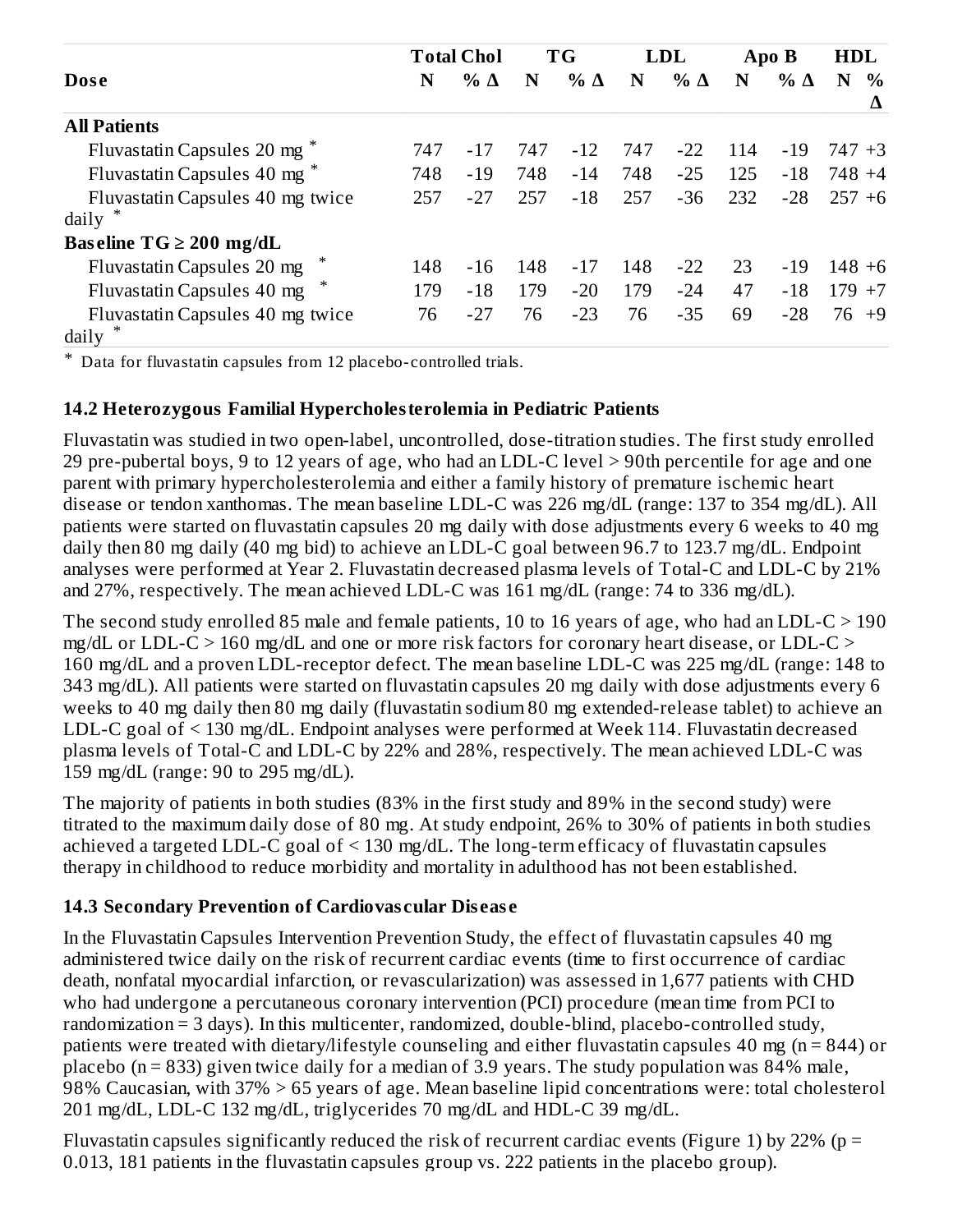Revascularization procedures comprised the majority of the initial recurrent cardiac events (143 revascularization procedures in the fluvastatin capsules group and 171 in the placebo group). Consistent trends in risk reduction were observed in patients  $> 65$  years of age.



**Fig ure 1: Primary Endpoint - Recurrent Cardiac Events (Cardiac Death, Nonfatal MI or Revas cularization Procedure) (ITT Population)**

Outcome data for the Fluvastatin Capsules Intervention Prevention Study are shown in Figure 2. After exclusion of revascularization procedures (CABG and repeat PCI) occurring within the first 6 months of the initial procedure involving the originally instrumental site, treatment with fluvastatin capsules was associated with a 32% (p = 0.002) reduction in risk of late revascularization procedures (CABG or PCI occurring at the original site > 6 months after the initial procedure, or at another site).

|                                                 |                    | Incidence* |                                                                                                                 |        |             |                         |      |      |      |                   |
|-------------------------------------------------|--------------------|------------|-----------------------------------------------------------------------------------------------------------------|--------|-------------|-------------------------|------|------|------|-------------------|
|                                                 | <b>Fluvastatin</b> | Placebo    |                                                                                                                 |        |             |                         |      |      |      |                   |
|                                                 | n (%)              | n (%)      | <b>Risk Reduction %</b>                                                                                         |        |             |                         |      |      |      |                   |
| Event                                           | $N = 844$          | $N = 833$  | (95% CI)                                                                                                        |        |             | Cox Risk Ratio (95% CI) |      |      |      |                   |
| Primary Endpoint, Recurrent Cardiac             |                    |            |                                                                                                                 |        |             |                         |      |      |      |                   |
| Events (as a first event)                       | 181(21.4)          | 222 (26.7) | 22 (5, 36)                                                                                                      |        |             |                         |      |      |      |                   |
| Cardiac Death                                   | 8(0.9)             | 18(2.2)    |                                                                                                                 |        |             |                         |      |      |      |                   |
| Nonfatal MI                                     | 30(3.4)            | 33(4)      |                                                                                                                 |        |             |                         |      |      |      |                   |
| Revascularization                               | 148 (16.2)         | 171 (20.5) |                                                                                                                 |        |             |                         |      |      |      |                   |
| Secondary Endpoints (any time during the study) |                    |            |                                                                                                                 |        |             |                         |      |      |      |                   |
| Cardiac Death                                   | 13(1.5)            | 2.4(2.9)   | 47 (-5, 79)                                                                                                     |        |             |                         |      |      |      |                   |
| Nonfatal MI                                     | 30(3.6)            | 38(4.6)    | 22 (-27, 52)                                                                                                    |        |             |                         |      |      |      |                   |
| Revascularization                               | 167 (19.8)         | 193 (23.2) | 17 (-2, 33)                                                                                                     |        |             |                         |      |      |      |                   |
| Late Revascularization**                        | 111 (13.2)         | 151 (18.1) | 32 (13, 47)                                                                                                     |        |             |                         |      |      |      |                   |
| Noncardiac Death                                | 23(2.7)            | 25(3)      | 16 (-49, 52)                                                                                                    |        |             |                         |      |      |      |                   |
|                                                 |                    |            |                                                                                                                 | 0.00   | 0.25        | 0.50                    | 0.75 | 1.00 | 1.25 | 1.50              |
|                                                 |                    |            |                                                                                                                 | ←      |             |                         |      |      |      | →                 |
|                                                 |                    |            |                                                                                                                 | Favors | Fluvastatin |                         |      |      |      | Favors<br>placebo |
| *Number of patients with events                 |                    |            | **Excludes revascularization procedures of the target lesion within the first 6 months of the initial procedure |        |             |                         |      |      |      |                   |

**Fig ure 2: Fluvastatin Capsules Intervention Prevention Study - Primary and Secondary Endpoints**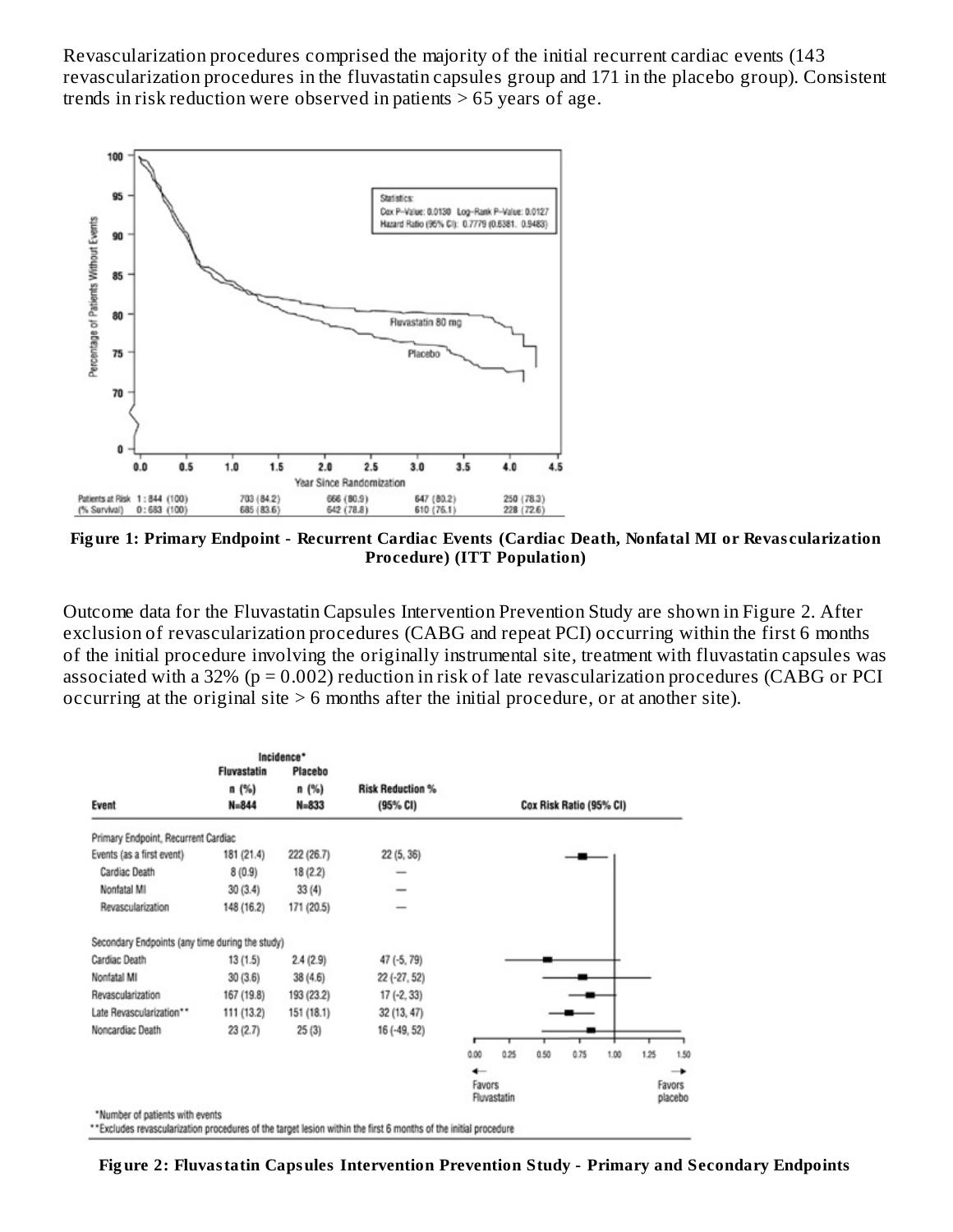In the Lipoprotein and Coronary Atherosclerosis Study (LCAS), the effect of fluvastatin capsules therapy on coronary atherosclerosis was assessed by quantitative coronary angiography (QCA) in patients with CAD and mild to moderate hypercholesterolemia (baseline LDL-C range 115 to 190 mg/dL). In this randomized double-blind, placebo- controlled trial, 429 patients were treated with conventional measures (Step 1 AHA Diet) and either fluvastatin capsules 40 mg/day or placebo. In order to provide treatment to patients receiving placebo with LDL-C levels  $\geq 160$  mg/dL at baseline, adjunctive therapy with cholestyramine was added after Week 12 to all patients in the study with baseline LDL-C values of  $\geq 160$  mg/dL which were present in 25% of the study population. Quantitative coronary angiograms were evaluated at baseline and 2.5 years in 340 (79%) angiographic evaluable patients.

Compared to placebo, fluvastatin capsules significantly slowed the progression of coronary atherosclerosis as measured by within-patient per-lesion change in minimum lumen diameter (MLD), the primary endpoint (Figure 3 below), percent diameter stenosis (Figure 4), and the formation of new lesions (13% of all fluvastatin patients vs. 22% of all placebo patients). A significant difference in favor of fluvastatin capsules was found between all fluvastatin and all placebo patients in the distribution among the three categories of definite progression, definite regression, and mixed or no change. Beneficial angiographic results (change in MLD) were independent of patients' gender and consistent across a range of baseline LDL-C levels.



**Fig ure 3: Chang e in Minimum Lumen Diameter (mm)**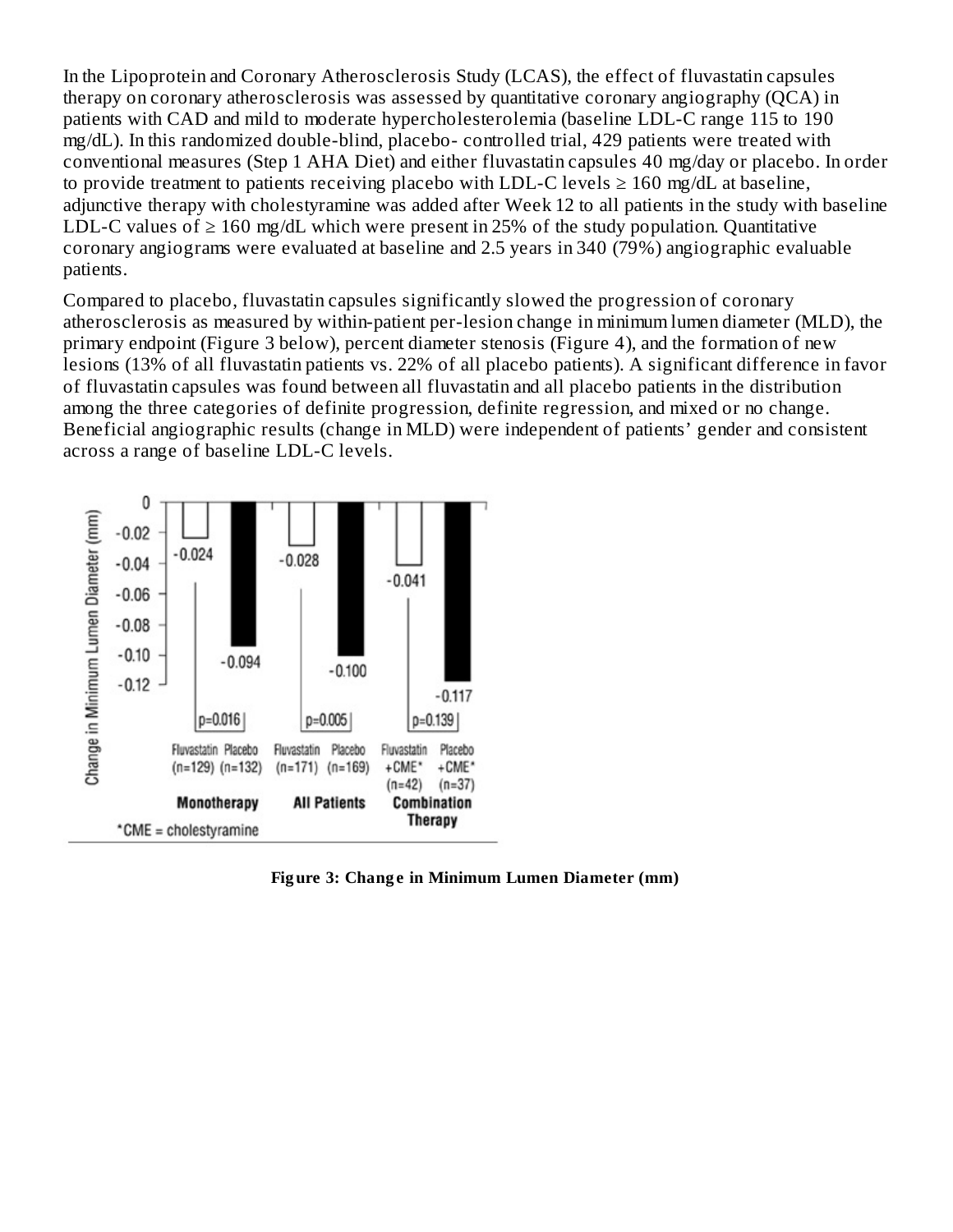

**Fig ure 4 : Chang e in % Diameter Stenosis**

### **15 REFERENCES**

- 1. National Cholesterol Education Program (NCEP): Highlights of the Report of the Expert Panel on Blood Cholesterol Levels in Children and Adolescents. . 89(3):495-501.1992. *Pediatrics*
- 2. Manson, J.M., Freyssinges, C., Ducrocq, M.B., Stephenson, W.P., Postmarketing Surveillance of Lovastatin and Simvastatin Exposure During Pregnancy, 10(6): 439-446, 1996. *Reproductive Toxicology,*

### **16 HOW SUPPLIED/STORAGE AND HANDLING**

NDC:68151-1326-9 in a PACKAGE of 1 CAPSULES

### **17 PATIENT COUNSELING INFORMATION**

Patients taking fluvastatin should be advised that high cholesterol is a chronic condition and they should adhere to their medication along with their National Cholesterol Education Program (NCEP) recommended diet, a regular exercise program, and periodic testing of a fasting lipid panel to determine goal attainment. **Information for Patients:**

**Patients should be advis ed about substances they should not take concomitantly with fluvastatin Patients should also be advis ed to inform other healthcare professionals pres cribing a new medication that they are taking fluvastatin.** *[see ]. Warnings and Precautions (5.1)*

### **17.1 Mus cle Pain**

Patients starting therapy with fluvastatin should be advised of the risk of myopathy and told to report promptly any unexplained muscle pain, tenderness or weakness, particularly if accompanied by malaise or fever or if these muscle signs or symptoms persist after discontinuing fluvastatin.

### **17.2 Liver Enzymes**

It is recommended that liver enzyme tests be performed before the initiation of fluvastatin and if signs or symptoms of liver injury occur. All patients treated with fluvastatin should be advised to report promptly any symptoms that may indicate liver injury, including fatigue, anorexia, right upper abdominal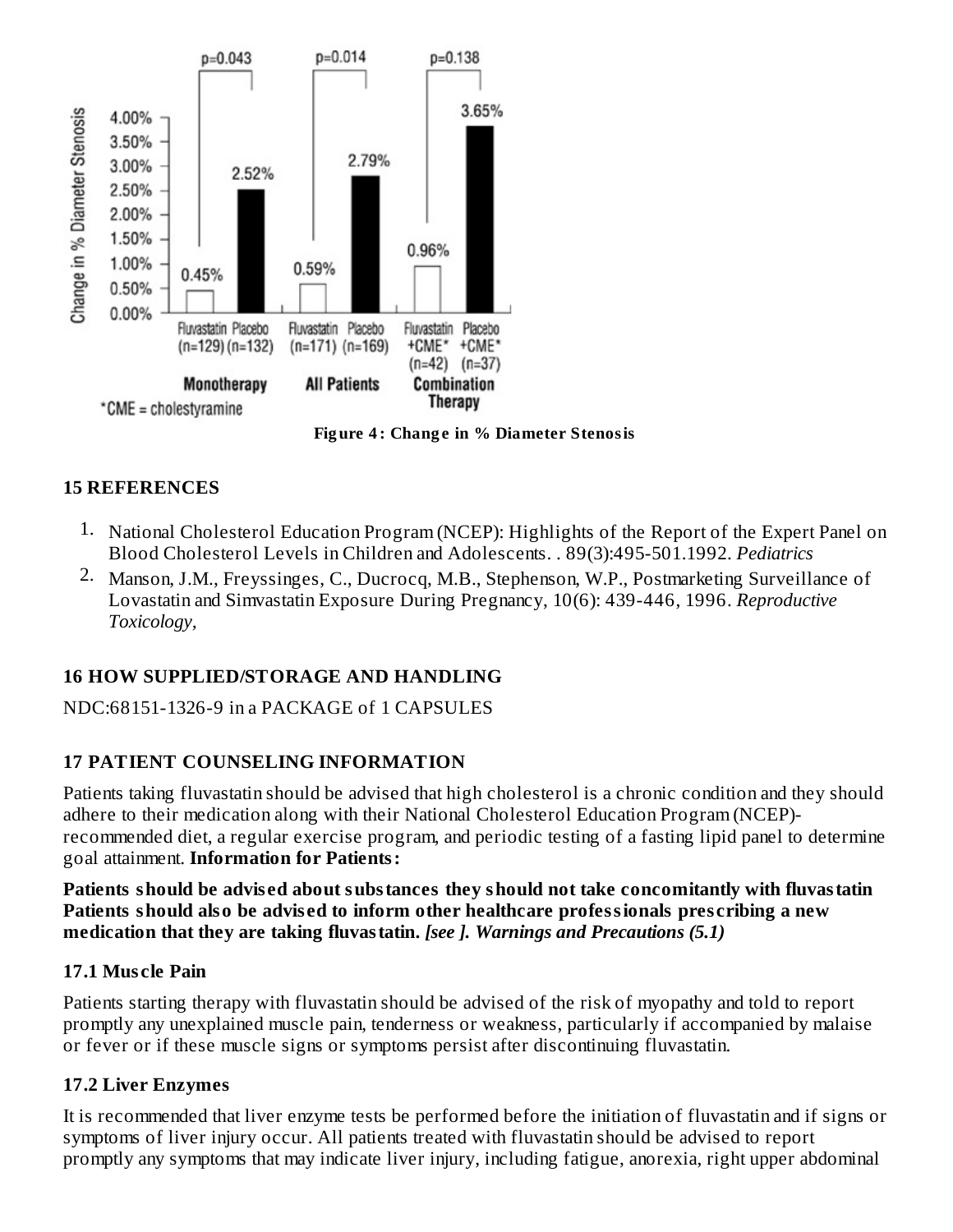discomfort, dark urine or jaundice.

# **17.3 Pregnancy**

Women of childbearing age should be advised to use an effective method of birth control to prevent pregnancy while using fluvastatin. Discuss future pregnancy plans with your patients, and discuss when to stop taking fluvastatin if they are trying to conceive. Patients should be advised that if they become pregnant they should stop taking fluvastatin and call their healthcare professional.

# **17.4 Breast-Feeding**

Women who are breast-feeding should not use fluvastatin. Patients who have a lipid disorder and are breast-feeding should be advised to discuss the options with their healthcare professional.

# **FDA-Approved Patient Labeling**

### **PATIENT INFORMATION LEAFLET FLUVASTATIN CAPSULES, USP (floo′′ va stat′ in)**

# **You must read and follow all instructions before using fluvastatin capsules.**

Read the Patient Information every time you or a family member gets fluvastatin capsules. There may be new information. This Patient Information does not take the place of talking with your doctor about your medical condition or treatment. If you have any questions about fluvastatin capsules, ask your doctor or pharmacist.

## **What are fluvastatin capsules?**

Fluvastatin capsules are a prescription medicine called "statins" that lower cholesterol in your blood. They lower the "bad" cholesterol and triglycerides in your blood. They can raise your "good" cholesterol as well.

Fluvastatin capsules are for people whose cholesterol does not come down enough with exercise and a low fat diet alone.

Fluvastatin capsules may be used in patients with heart disease (coronary artery disease) to:

- lower the chances of heart problems which would require procedures to help restore blood flow to the heart.
- slow the buildup of too much cholesterol in the arteries of the heart.

Treatment with fluvastatin capsules has not been shown to prevent heart attacks or stroke.

Fluvastatin capsules are taken one or two times a day.

# **Who should not take fluvastatin capsules?**

# **Do not take fluvastatin capsules if you:**

- are pregnant or think you may be pregnant, or are planning to become pregnant. Fluvastatin capsules may harm your unborn baby. If you get pregnant, stop taking fluvastatin capsules and call your doctor right away.
- are breast-feeding. Fluvastatin can pass into your breast milk and may harm your baby
- have liver problems
- are allergic to fluvastatin capsules or any of its ingredients. The active ingredient in fluvastatin capsules is fluvastatin. See the end of this leaflet for a complete list of ingredients in fluvastatin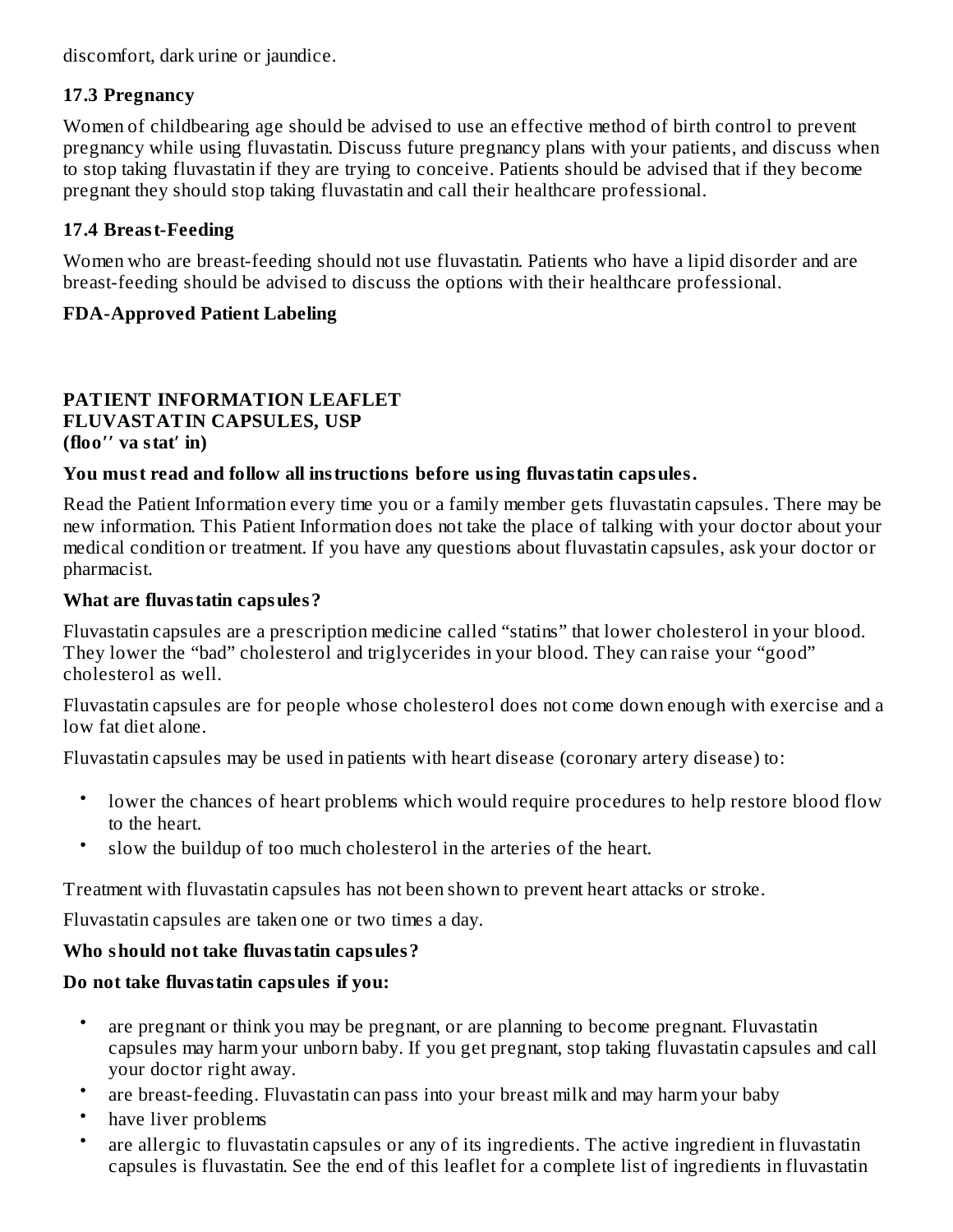capsules.

Fluvastatin capsules have not been studied in children under 9 years of age.

# **Before taking fluvastatin capsules, tell your doctor if you:**

- have muscle aches or weakness
- drink more than two glasses of alcohol daily
- have diabetes
- have a thyroid problem
- have kidney problems

Some medicines should not be taken with fluvastatin capsules. Tell your doctor about all the medicines you take, including prescription and non-prescription medicines, vitamins and herbal supplements. Fluvastatin capsules and certain other medicines can interact causing serious side effects. Especially tell your doctor if you take medicines for:

- your immune system
- cholesterol
- infections
- heart failure
- seizures
- diabetes
- heartburn or stomach ulcers

Know all the medicines you take. Keep a list of all the medicines you take with you to show your doctor and pharmacist.

# **How should I take fluvastatin capsules?**

- Your doctor will prescribe the medicine that is right for you. Take fluvastatin capsules exactly as prescribed. Do not change your dose or stop fluvastatin capsules without talking to your doctor. Your doctor may do blood tests to check your cholesterol levels during treatment with fluvastatin capsules. Your dose of fluvastatin capsules may be changed based on these blood test results.
- Take fluvastatin capsules at the same time every evening. When fluvastatin capsules are taken twice daily, the capsules may be taken once in the morning and once in the evening. Fluvastatin capsules can be taken with or without food.
- Do not open fluvastatin capsules.
- Your doctor should start you on a low fat and low cholesterol diet before giving you fluvastatin capsules. Stay on this low fat and low cholesterol diet while taking fluvastatin capsules.
- If you miss a dose of fluvastatin capsules take it as soon as you remember. Do not take fluvastatin capsules if it has been more than 12 hours since your last dose. Wait and take the next dose at your regular time. Do not take two doses of fluvastatin capsules at the same time. *,*
- If you take too much fluvastatin capsules or overdose, call your doctor or Poison Control Center right away. Or, go to the nearest emergency room.

# **What should I avoid while taking fluvastatin capsules?**

• Talk to your doctor before you start any new medicines. This includes prescription and nonprescription medicines, vitamins and herbal supplements. Fluvastatin capsules and certain other medicines can interact causing serious side effects.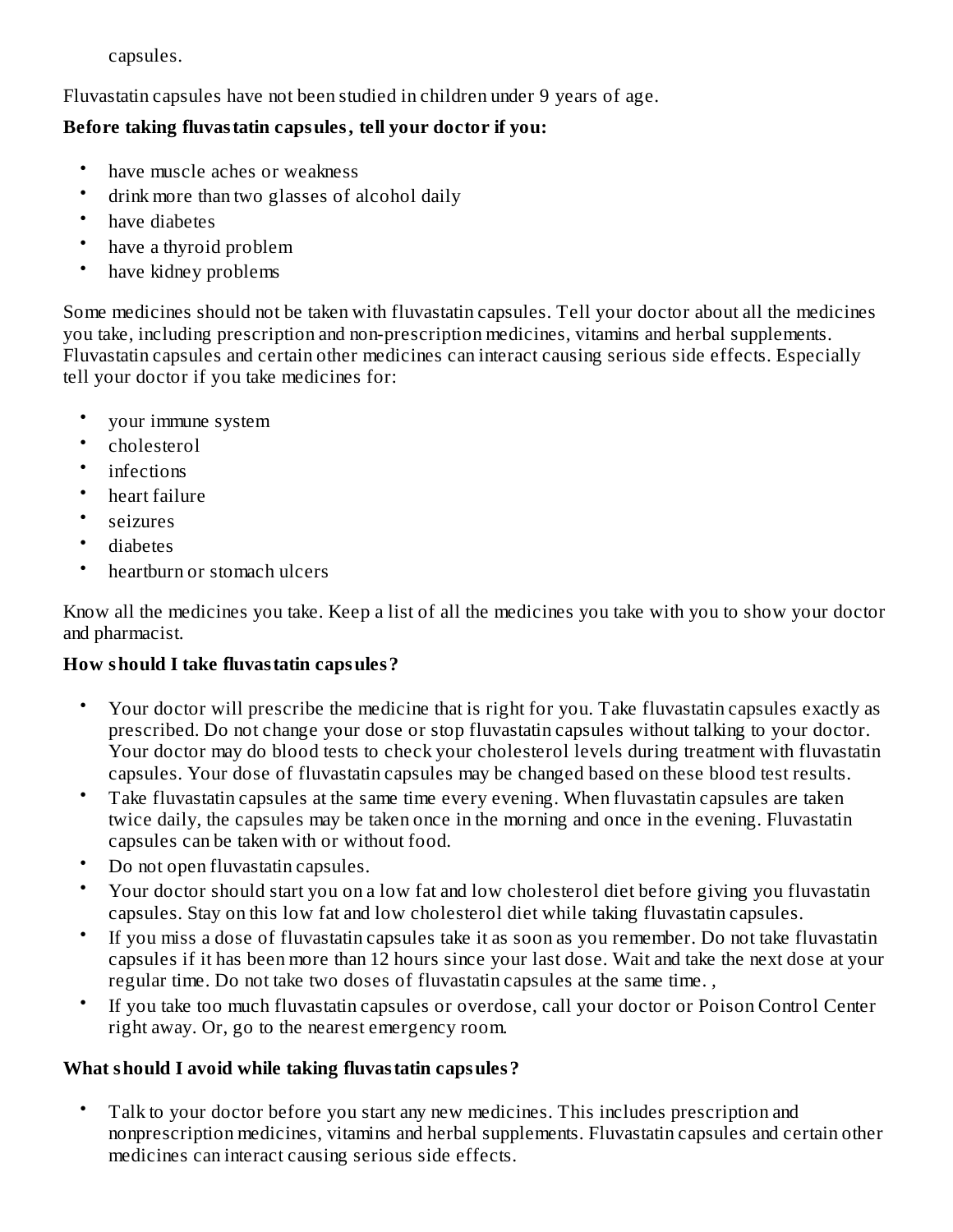• Do not get pregnant. If you get pregnant, stop taking fluvastatin capsules right away and call your doctor.

# **What are the possible side effects of fluvastatin capsules?**

When taking fluvastatin capsules, some patients may develop serious side effects, including:

. Call your health care professional right away if you experience unexplained muscle pain, tenderness, or weakness especially with fever. This may be an early sign of a rare muscle problem that could lead to serious kidney problems. **mus cle problems**

The risk of muscle problems is greater in people who are 65 years of age or older, or who already have thyroid or kidney problems. The chance of muscle problems may be increased if you are taking certain other medicines with fluvastatin capsules.

If you have muscle problems that do not go away even after your health care professional has advised you to stop taking fluvastatin capsules, notify your health care professional. Your health care professional may do further tests to diagnose the cause of your muscle problems.

Your doctor should do blood tests to check your liver before you start taking fluvastatin capsules, and if you have symptoms of liver problems while you take fluvastatin capsules. Call your doctor right away if you have the following symptoms of liver problems: **liver problems.**

- feel tired or weak
- loss of appetite
- upper belly pain
- dark amber colored urine
- yellowing of your skin or the whites of your eyes

The most common side effects of fluvastatin capsules are headache, upset stomach and stomach pain, diarrhea, flu-like symptoms, muscle pain, sinus infection, tiredness, or trouble sleeping. These side effects are usually mild and may go away. The following additional side effects have been reported with fluvastatin capsules: memory loss and confusion.

Talk to your doctor or pharmacist if you have side effects that bother you or that will not go away.

These are not all the side effects of fluvastatin capsules. Ask your doctor or pharmacist for a complete list.

### **Call your doctor for medical advice about side effects. You may report side effects to FDA at 1- 800-FDA-1088.**

### **How should I store fluvastatin capsules?**

- Store fluvastatin capsules at 20° to 25°C (68° to 77°F). Protect from light.
- Do not keep medicine that is out of date or that you no longer need.
- Keep fluvastatin capsules out of the reach of children. Be sure that if you throw medicines away, it is out of the reach of children.

# **General information about fluvastatin capsules**

Medicines are sometimes prescribed for conditions that are not mentioned in Patient Information Leaflets. Do not use fluvastatin capsules for a condition for which it was not prescribed. Do not give fluvastatin capsules to other people, even if they have the same problem you have; it may harm them.

For more information, you can call 1-877-446-3679 (1-877-4-INFO-RX).

# **What are the ingredients in fluvastatin capsules, USP?**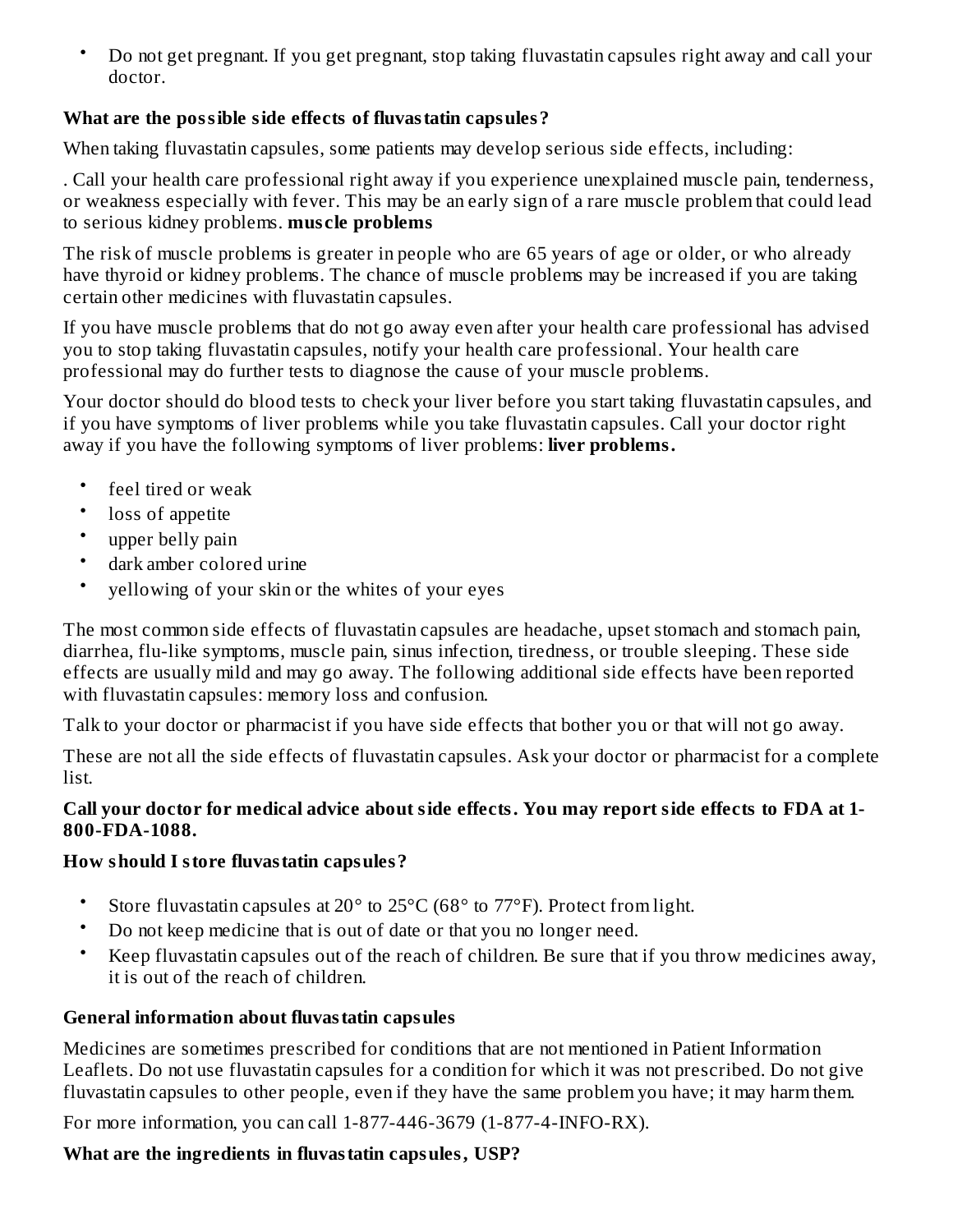fluvastatin sodium, USP **Active ingredient:**

corn starch, crospovidone, gelatin, magnesium stearate, red iron oxide, sodium lauryl sulfate, talc, titanium dioxide and yellow iron oxide. **Inactive ingredients:**

The imprinting ink contains the following: ammonium hydroxide, black iron oxide, propylene glycol and shellac glaze.

Mylan Pharmaceuticals Inc. Morgantown, WV 26505 U.S.A.

REVISED JANUARY 2013 FLVS:R4ppt

### **Fluvastatin Sodium**



| <b>FLUVASTATIN SODIUM</b>                                             |                         |                                                  |                          |          |
|-----------------------------------------------------------------------|-------------------------|--------------------------------------------------|--------------------------|----------|
| fluvastatin capsule                                                   |                         |                                                  |                          |          |
|                                                                       |                         |                                                  |                          |          |
| <b>Product Information</b>                                            |                         |                                                  |                          |          |
| Product Type                                                          | HUMAN PRESCRIPTION DRUG | Item Code (Source) NDC:68151-1326(NDC:0378-8020) |                          |          |
| <b>Route of Administration</b>                                        | ORAL                    |                                                  |                          |          |
|                                                                       |                         |                                                  |                          |          |
|                                                                       |                         |                                                  |                          |          |
| <b>Active Ingredient/Active Moiety</b>                                |                         |                                                  |                          |          |
|                                                                       | <b>Ingredient Name</b>  |                                                  | <b>Basis of Strength</b> | Strength |
| FLUVASTATIN SODIUM (UNII: PYF7O1FV7F) (FLUVASTATIN - UNII:4L066368AS) |                         |                                                  | <b>FLUVASTATIN</b>       | $20$ mg  |
|                                                                       |                         |                                                  |                          |          |
|                                                                       |                         |                                                  |                          |          |
| <b>Inactive Ingredients</b>                                           |                         |                                                  |                          |          |
|                                                                       | <b>Ingredient Name</b>  |                                                  |                          | Strength |
| STARCH, CORN (UNII: O8232NY3SJ)                                       |                         |                                                  |                          |          |
| CROSPOVIDONE (UNII: 68401960MK)                                       |                         |                                                  |                          |          |
| GELATIN (UNII: 2G86QN327L)                                            |                         |                                                  |                          |          |
| MAGNESIUM STEARATE (UNII: 70097M6I30)                                 |                         |                                                  |                          |          |
| FERRIC OXIDE RED (UNII: 1K09F3G675)                                   |                         |                                                  |                          |          |
| SO DIUM LAURYL SULFATE (UNII: 368GB5141J)                             |                         |                                                  |                          |          |
| TALC (UNII: 7SEV7J4R1U)                                               |                         |                                                  |                          |          |
| TITANIUM DIO XIDE (UNII: 15FIX9V2JP)                                  |                         |                                                  |                          |          |
|                                                                       |                         |                                                  |                          |          |